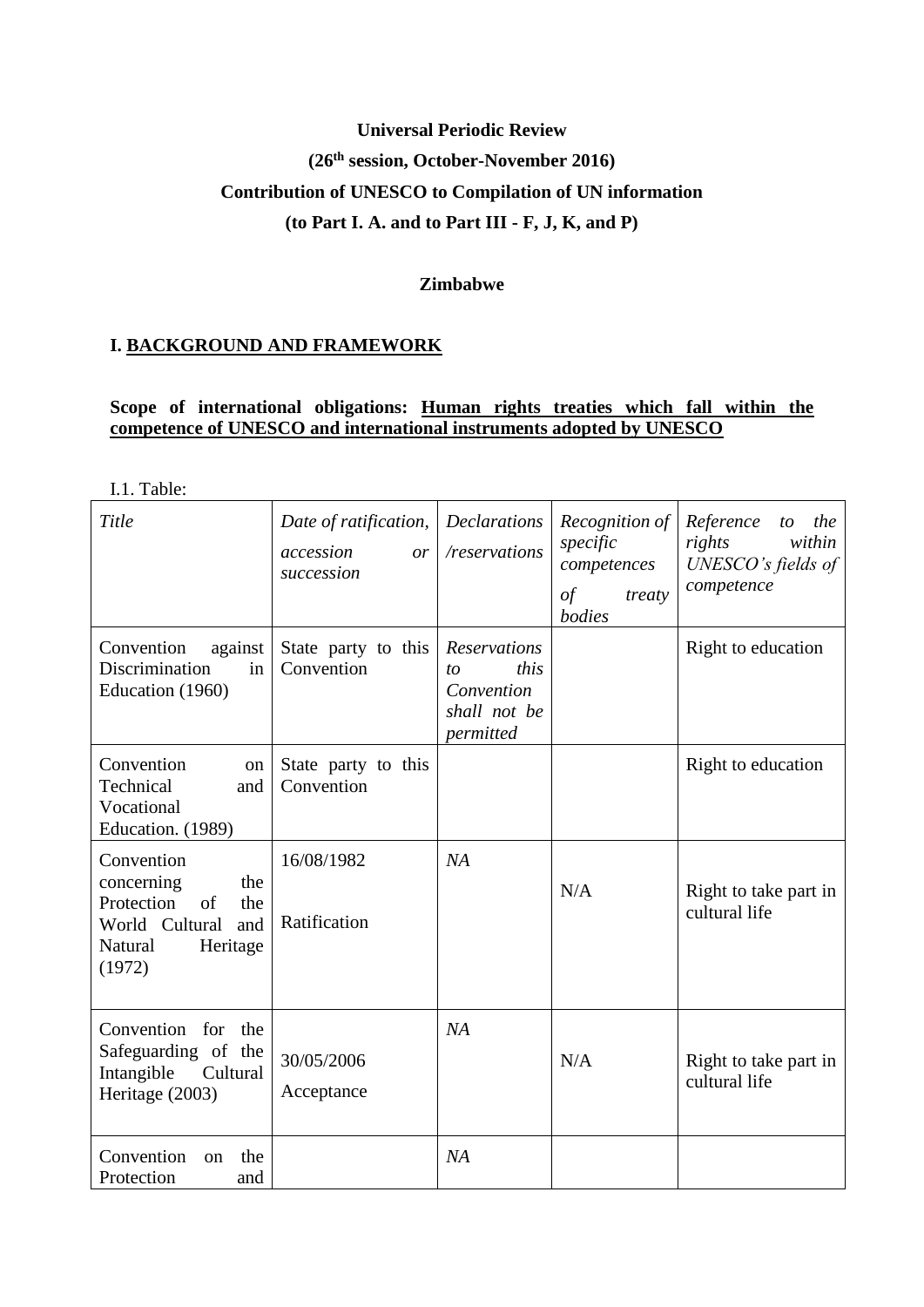| Promotion<br>the<br><sub>of</sub><br>Diversity of Cultural<br>Expressions (2005) | 15/05/2008<br>Ratification | N/A | Right to take part in<br>cultural life |
|----------------------------------------------------------------------------------|----------------------------|-----|----------------------------------------|
|                                                                                  |                            |     |                                        |

#### **II. INPUT TO PART III. IMPLEMENTATION OF INTERNATIONAL HUMAN RIGHTS OBLIGATIONS, TAKING INTO ACCOUNT APPLICABLE INTERNATIONAL HUMANITARIAN LAW TO ITEMS F, J, K, AND P**

### **Right to education**

# **1. NORMATIVE FRAMEWORK**

### **1.1. Constitutional Framework**

- 1. The [Constitution of Zimbabwe Amendment \(No. 20\) Act 2013](http://www.unesco.org/education/edurights/media/docs/e2c54b5452f08dc98643ff7a6a569e6fd1e87eb3.pdf) enshrines the right to education in **Article 75**, which provides:
	- i. "(1) Every citizen and permanent resident of Zimbabwe has a right to
		- a. a basic State-funded education, including adult basic education; and
		- b. further education, which the State, through reasonable legislative and other measures, must make progressively available and accessible.
	- ii. (2) Every person has the right to establish and maintain, at their own expense, independent educational institutions of reasonable standards, provided they do not discriminate on any ground prohibited by this Constitution.
	- iii. (3) A law may provide for the registration of educational institutions referred to in subsection (2) and for the closing of any such institutions that do not meet reasonable standards prescribed for registration.
	- iv. (4) The State must take reasonable legislative and other measures, within the limits of the resources available to it, to achieve the progressive realisation of the right set out in subsection (1)."
- 2. Article 27 on Education, adds that:
	- i. "(1) The State must take all practical measures to promote
		- a) free and compulsory basic education for children; and
		- b) higher and tertiary education.
	- ii. (2) The State must take measures to ensure that girls are afforded the same opportunities as boys to obtain education at all levels."
- 3. **Article 19** on Children states:
	- i. "(1) The State must adopt policies and measures to ensure that in matters relating to children, the best interests of the children concerned are paramount.
	- ii. (2) The State must adopt reasonable policies and measures, within the limits of the resources available to it, to ensure that children—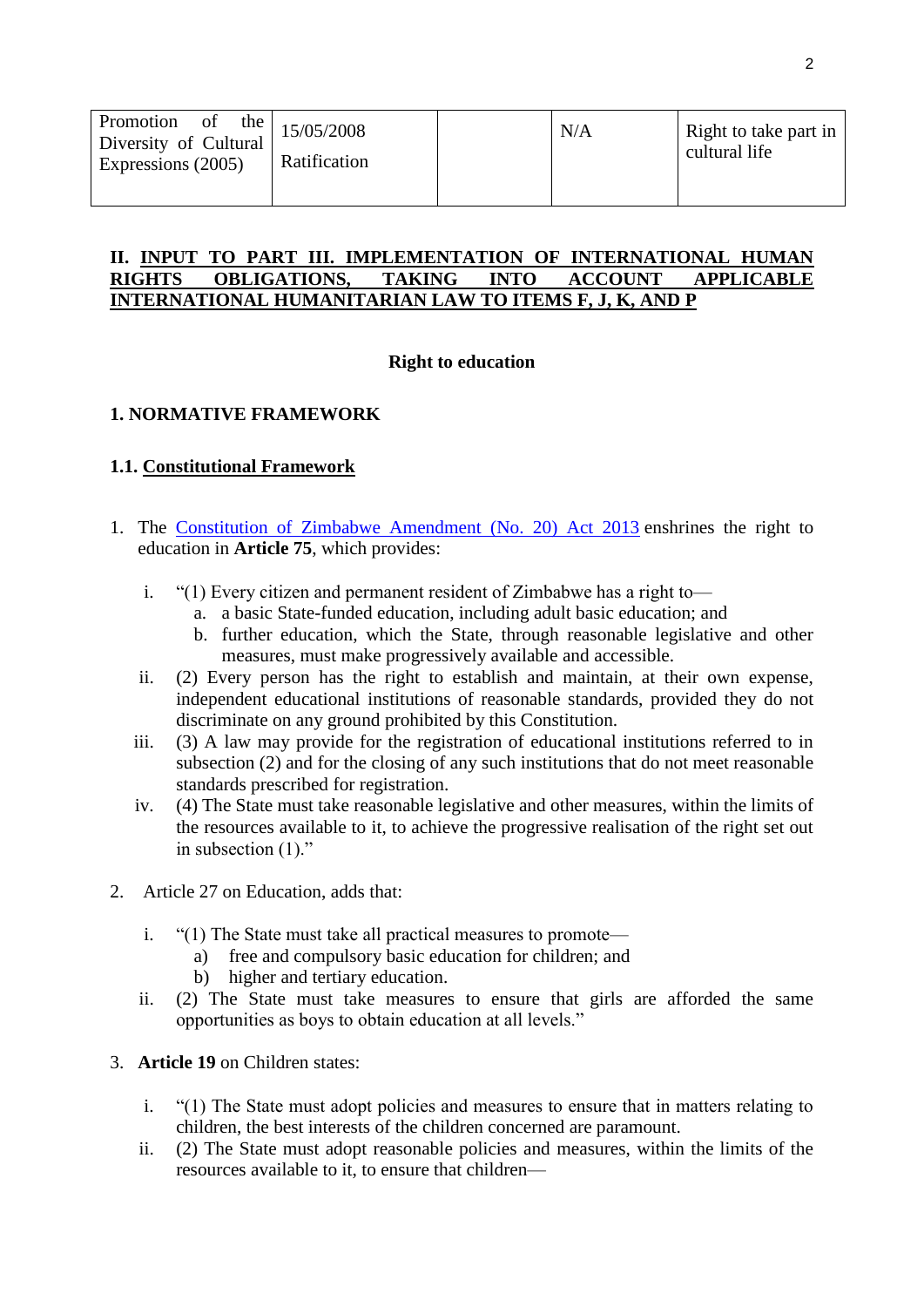- a. enjoy family or parental care, or appropriate care when removed from the family environment;
- b. have shelter and basic nutrition, health care and social services;
- c. are protected from maltreatment, neglect or any form of abuse; and
- d. have access to appropriate education and training.
- iii. (3) The State must take appropriate legislative and other measures
	- a. to protect children from exploitative labour practices; and
	- b. to ensure that children are not required or permitted to perform work or provide services that
		- i. are inappropriate for the children's age; or
		- ii. place at risk the children's well-being, education, physical or mental health or spiritual, moral or social development."
- 4. **Article 20** on Youths adds:
	- i. "(1) The State and all institutions and agencies of government at every level must take reasonable measures, including affirmative action programmes, to ensure that youths, that is to say people between the ages of fifteen and thirty-five years a. have access to appropriate education and training; […]
	- ii. (2) An Act of Parliament may provide for one or more national youth programmes.
	- iii. (3) Measures and programmes referred to in subsections (1) and (2) must be inclusive, nonpartisan and national in character."
- 5. With regard to persons with disabilities, **Article 22** states:
	- i. "(1) The State and all institutions and agencies of government at every level must recognise the rights of persons with physical or mental disabilities, in particular their right to be treated with respect and dignity.
	- ii. (2) The State and all institutions and agencies of government at every level must, within the limits of the resources available to them, assist persons with physical or mental disabilities to achieve their full potential and to minimise the disadvantages suffered by them.[…]"
- 6. Regarding freedom of conscience, **Article 60** enounces that:
	- i. "[…] (3) Parents and guardians of minor children have the right to determine, in accordance with their beliefs, the moral and religious upbringing of their children, provided they do not prejudice the rights to which their children are entitled under this Constitution, including their rights to education, health, safety and welfare.
	- ii. (4) Any religious community may establish institutions where religious instruction may be given, even if the institution receives a subsidy or other financial assistance from the State.
- 7. **Article 3** on Founding values and principles states that:
	- i. "(1) Zimbabwe is founded on respect for the following values and principles
		- a. […] (c) fundamental human rights and freedoms;
		- b. (d) the nation's diverse cultural, religious and traditional values;
		- c. (e) recognition of the inherent dignity and worth of each human being;
		- d. (f) recognition of the equality of all human beings;
		- e. (g) gender equality; […]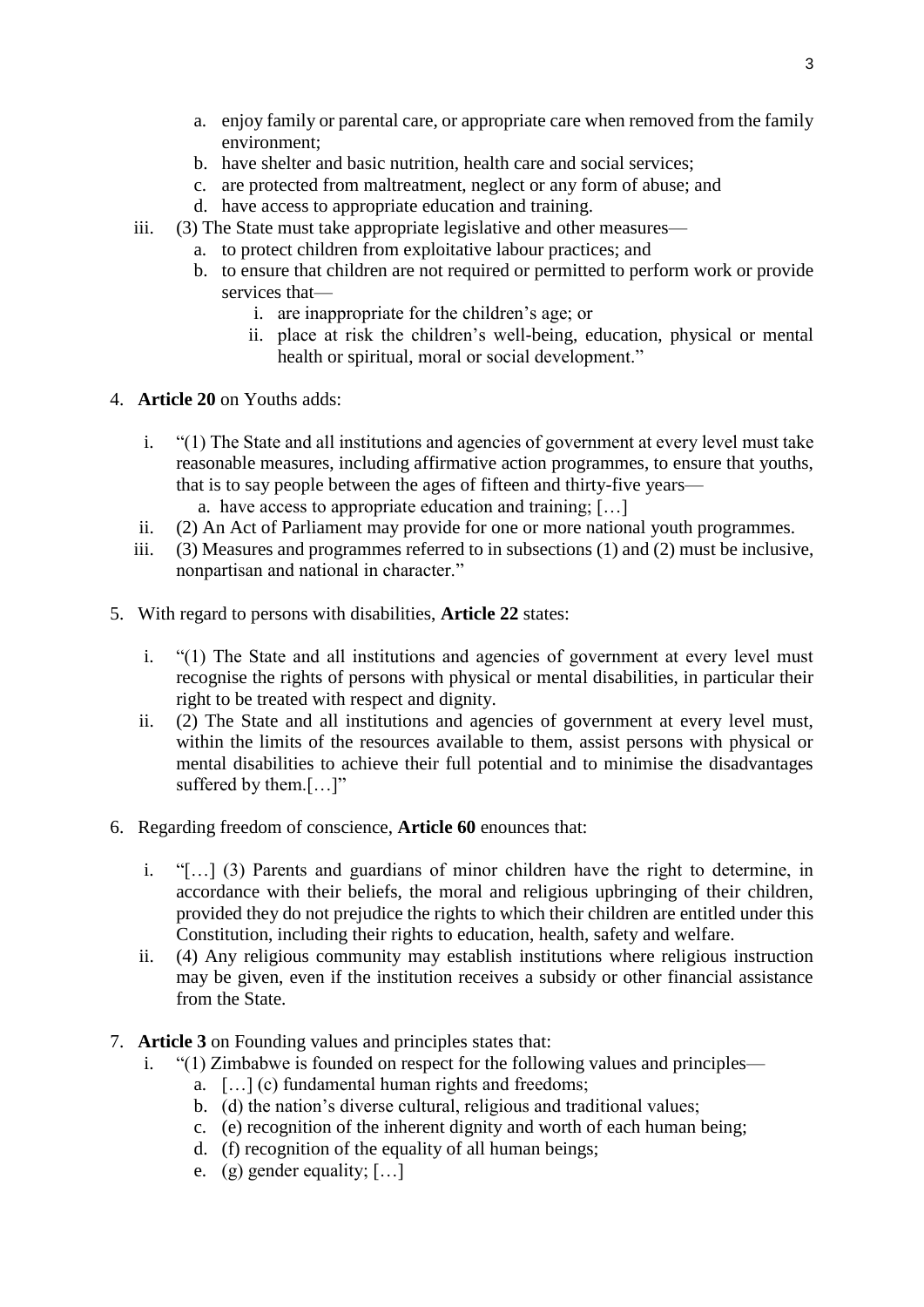- ii. (2) The principles of good governance, which bind the State and all institutions and agencies of government at every level, include
	- a.  $[\dots]$  (i) recognition of the rights of-
	- b. ethnic, racial, cultural, linguistic and religious groups;
	- c. persons with disabilities;
	- d. women, the elderly, youths and children;
	- e. veterans of the liberation struggle […]"
- 8. Furthermore, **Article 56** on Equality and non-discrimination provides that:
	- i. "(1) All persons are equal before the law and have the right to equal protection and benefit of the law.
	- ii. (2) Women and men have the right to equal treatment, including the right to equal opportunities in political, economic, cultural and social spheres.
	- iii. (3) Every person has the right not to be treated in an unfairly discriminatory manner on such grounds as their nationality, race, colour, tribe, place of birth, ethnic or social origin, language, class, religious belief, political affiliation, opinion, custom, culture, sex, gender, marital status, age, pregnancy, disability or economic or social status, or whether they were born in or out of wedlock.
	- iv. (4) A person is treated in a discriminatory manner for the purpose of subsection (3) if—

(a) they are subjected directly or indirectly to a condition, restriction or disability to which other people are not subjected; or

- (b) other people are accorded directly or indirectly a privilege or advantage which they are not accorded.
- v. (5) Discrimination on any of the grounds listed in subsection (3) is unfair unless it is established that the discrimination is fair, reasonable and justifiable in a democratic society based on openness, justice, human dignity, equality and freedom.
- vi. (6) The State must take reasonable legislative and other measures to promote the achievement of equality and to protect or advance people or classes of people who have been disadvantaged by unfair discrimination, and—

(a)such measures must be taken to redress circumstances of genuine need;

(b) no such measure is to be regarded as unfair for the purposes of subsection  $(3).$ "

- 9. Regarding gender balance, **Article 17** provides:
	- i. "(1) The State must promote full gender balance in Zimbabwean society, and in particular—

(a) the State must promote the full participation of women in all spheres of Zimbabwean society on the basis of equality with men; […]

- ii. (2) The State must take positive measures to rectify gender discrimination and imbalances resulting from past practices and policies.
- 10. Furthermore, the Constitution establishes the Zimbabwe Gender Commission (Article 245) and lists its functions (Article 246), among them:

"(a) to monitor issues concerning gender equality to ensure gender equality as provided in this Constitution;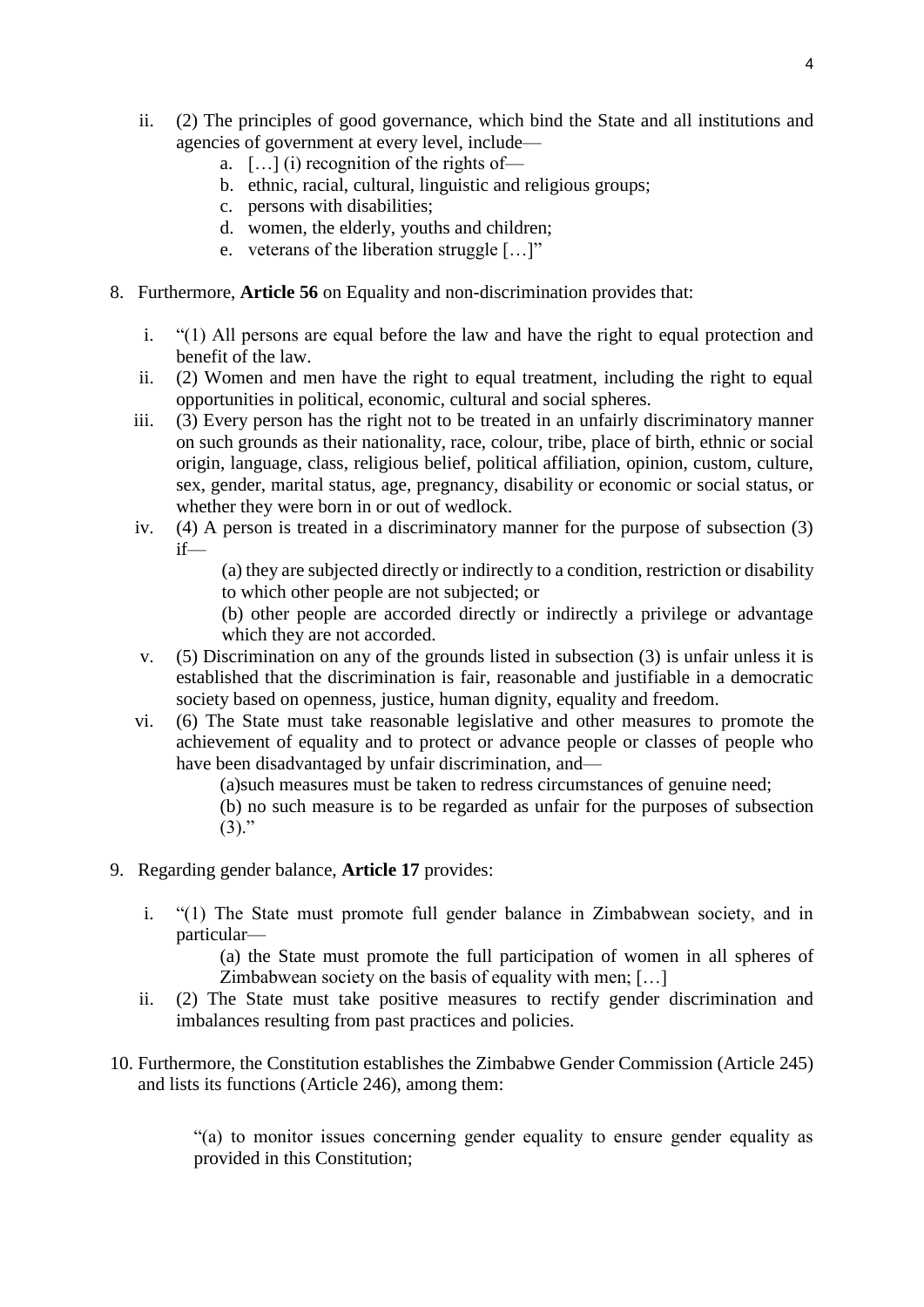(b) to investigate possible violations of rights relating to gender;

(c) to receive and consider complaints from the public and to take such action in regard to the complaints as it considers appropriate;

(d) to conduct research into issues relating to gender and social justice, and to recommend changes to laws and practices which lead to discrimination based on gender;  $[\dots]$ "

- 11. "The Zimbabwe Human Rights Commission.
- 12. The Zimbabwe Human Rights Commission was established in 2009. This was through Constitutional Amendment No. 19. The following are its functions:
	- i. Investigates any organisation or person where it is reasonably suspected or alleged that any rights in the Declaration of Rights have been violated.
	- ii. Recommends to the Legislature ways of promoting human rights and freedoms.
	- iii. Promotes human rights awareness and respect for the same among all Zimbabweans.
- 13. The Office of the Protector
- 14. This office is enshrined in the Constitution under Section 107. Its functions are:
	- i. To investigate any authority or individual working for an organisation established under an Act of Parliament. Such a person or authority is investigated on any allegations of injustice in circumstances where there may be no sanction in the courts of law."<sup>1</sup>

### **1.2. Legislative Framework**

- 15. Some of the Provisions of the 1960 UNESCO Convention [against Discrimination in Education were incorporated in the [Education Act \[Chapter 25:04\] of 1987](http://www.unesco.org/education/edurights/media/docs/d0945389cdf8992e8cb5f3a4b05ef3b3aa0e6512.pdf) as amended by Act 2 of 2006 and Act 2 of 2008.
- 16. Section 4 of the Act (Children's fundamental right to education) stipulates:
	- i. (1) Notwithstanding anything to the contrary contained in any other enactment, but subject to this Act, every child in Zimbabwe shall have the right to school education.
	- ii. (2) Subject to Subsection (5), no child in Zimbabwe shall
		- a) Be refused admission to any school; or

<sup>1</sup> Zimbabwe Report submitted for the Eighth Consultation on the implementation of the Convention and Recommendation against Discrimination in Education (2006-2011), 2012, pp. 8-9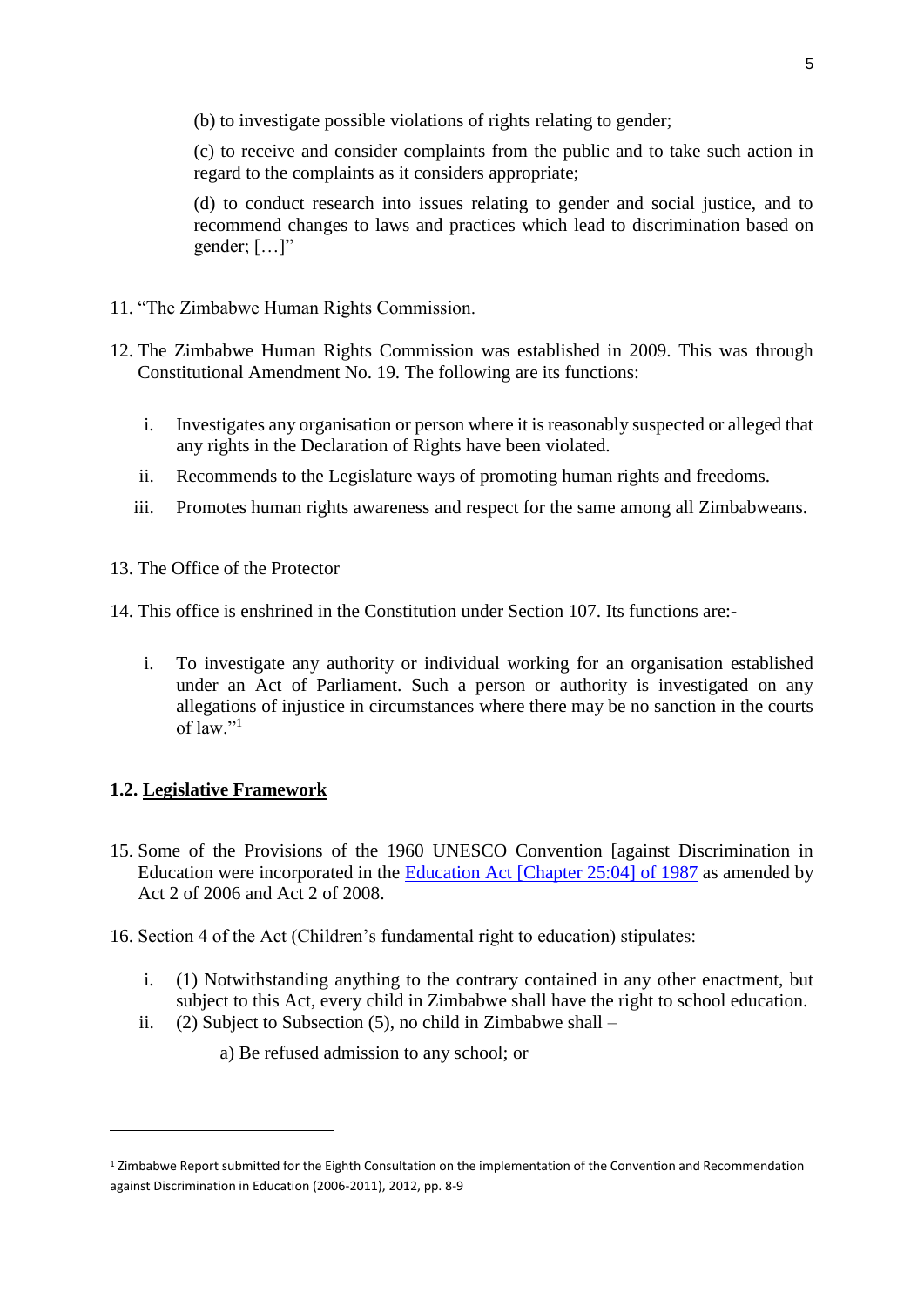b) Be discriminated against by the imposition of onerous terms and conditions in regard to his admission to any school; on the grounds of race, tribe, place of origin, political opinions, colour, creed or gender.

- 17. Subsection (5) referred to above takes as defence in criminal proceedings for a person who contravenes sub-section (2) on the following grounds:
	- i. Where the school reserves admission of children of one gender and the aggrieved child is the other gender; or
	- ii. Where admission is refused in the interests of defence, public safety or public morality; or
	- iii. Where refusal of admission is justified in view of physiological differences between children of different gender; or
	- iv. On the basis of creed where the school concerned accords preference in admission to members of that religious organisation or adherents of a particular religious belief."<sup>2</sup>
- 18. Section 5 (Compulsory) of the Act states: "It is the objective in Zimbabwe that primary education for every child of school-going age shall be compulsory and to this end it shall be the duty of the parents of any such child to ensure that such child attends primary school."
- 19. Section 6 (Minimum fees for education) adds that "It is the objective that tuition in schools in Zimbabwe be provided for the lowest possible fees consistent with the maintenance of high standards of education, and the Minister shall encourage the attainment of this objective by every appropriate means, including the making of grants and other subsidies to schools".
- 20. The legislative framework also includes:

- i. "The Manpower Planning and Development Act 1996 [Chapter 28:02] which authorises the establishment of higher and tertiary institutions.
- ii. The Zimbabwe Council for Higher Education Act [Chapter 25:27] which ensures compliance with standards set for universities.
- iii. The Administrative Justice Act [Chapter 0:28] which allows aggrieved parties to lodge complaints through the administrative structures.
- iv. The Children's Act [Chapter 5:06] which provides for protection, adoption and custody of all children.
- v. The Criminal Procedure and Evidence Act [Chapter 9:07] which provides for a victim friendly court to all vulnerable witnesses who are called upon to give evidence in court.
- vi. The Disabled Persons Act [Chapter 17:01] which provides for the welfare and rehabilitation of disabled persons.

<sup>&</sup>lt;sup>2</sup> Zimbabwe Report submitted for the Eighth Consultation on the implementation of the Convention and Recommendation against Discrimination in Education (2006-2011), 2012, pp. 9-10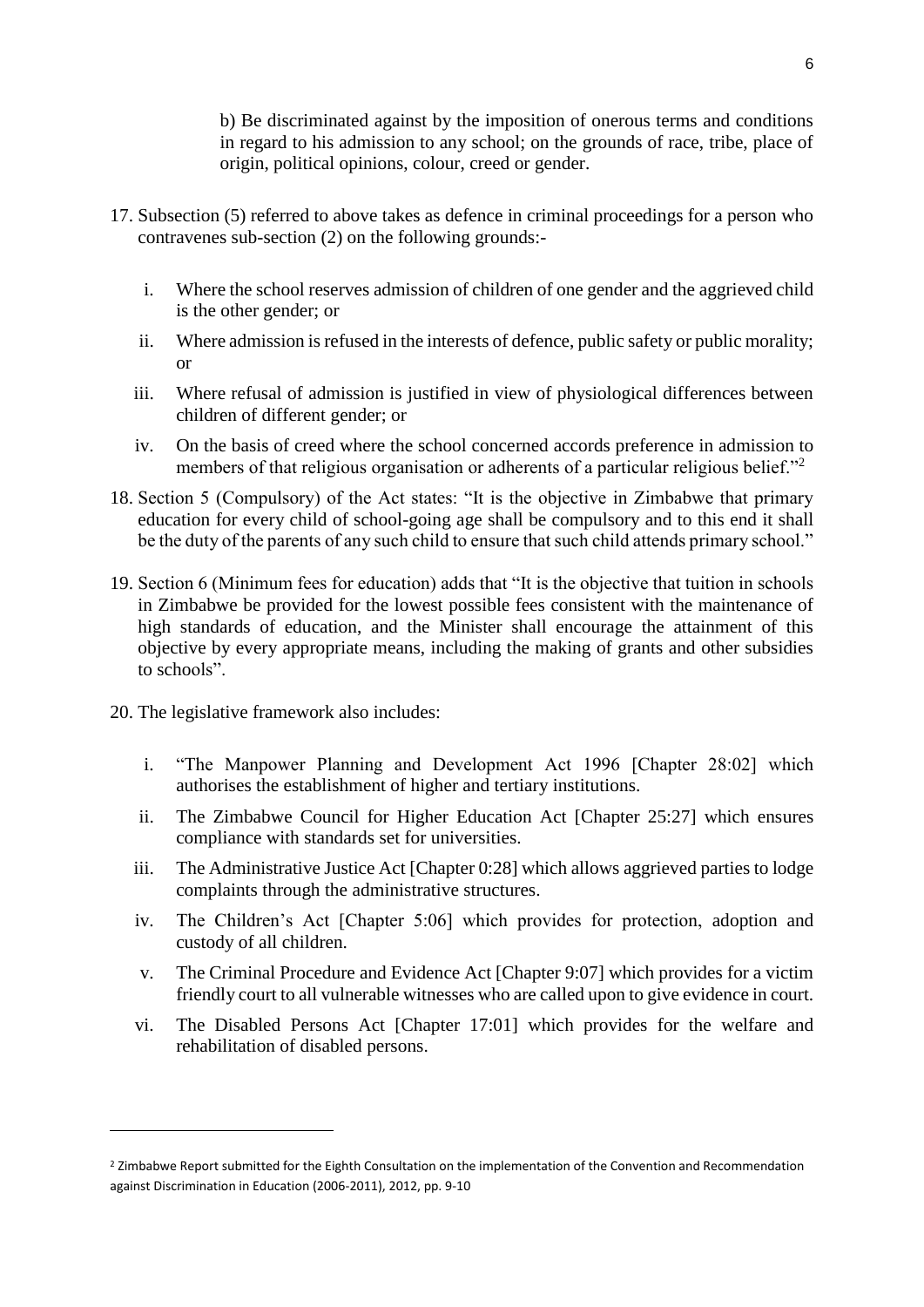- vii. The Legal Age of Majority Act now in the General Laws Amendment [Chapter 8:07] which was enacted to rectify the cultural gender imbalances by giving majority status to women $\cdot$ <sup>3</sup>
- 21. The reported as challenges in Zimbabwe's national report for the Eighth Consultation:
	- i. "The challenge in the Constitution with regards non-discrimination in education is that it is not specific. There are no special provisions on education except for the freedom of conscience which is quite specific on education and religion (Section 19 sub-section  $(2)$ ).
	- ii. There is no legislation in Zimbabwe that binds the state, parents or guardians to ensure that children must attend school and this is why children of school going age are seen on the streets during school time.
	- iii. According to the Education Act [Chapter 25:04], there should be no discrimination in the provision of primary education in Zimbabwe. But as the Marist International Solidarity Foundation noted, the Act fails to articulate the provision of education to persons with disability. This is left to be addressed in the Disability Act.
	- iv. However the new Draft Constitution, if adopted, seems to address some of the concerns raised above."<sup>4</sup>
- 22. The **Education Act No. 5/1987** as amended on 1<sup>st</sup> October 2004<sup>5</sup> sets out general principles and objectives on school education: the abolition of all forms of racial discrimination in education; compulsory primary education; provision of State support for non-formal, adult education and literacy programmes; decentralizing the management and administration of the education system; and expanding teacher education so as to release more trained teachers into the school system.
- 23. It clearly states in *Part II concerning Fundamental Rights and Objectives of Education in Zimbabwe* that "subject to this Act, every child in Zimbabwe shall have the right to school education." It adds that "No child in Zimbabwe shall be refused admission to any school; or be discriminated against by the imposition of onerous terms and conditions in regard to his admission to any school; on the grounds of his race, tribe, place of origin, national or ethnic origin, political opinions, colour, creed or gender."
- *24.* In the *part concerning Compulsory Education (Section 5)*, the Law provides that "It is the objective in Zimbabwe that primary education for every child of school-going age shall be compulsory and to this end it shall be the duty of the parents of any such child to ensure that such child attends primary school."<sup>6</sup>

<sup>&</sup>lt;sup>3</sup> Zimbabwe Report submitted for the Eighth Consultation on the implementation of the Convention and Recommendation against Discrimination in Education (2006-2011), 2012, p. 8

<sup>4</sup> Zimbabwe Report submitted for the Eighth Consultation on the implementation of the Convention and Recommendation against Discrimination in Education (2006-2011), 2012, p. 11

<sup>5</sup> [http://www.kubatana.net/docs/legisl/edu\\_act\\_041001.pdf](http://www.kubatana.net/docs/legisl/edu_act_041001.pdf) 

<sup>&</sup>lt;sup>6</sup> International Bureau of Education, Profile of the education system of Zimbabwe, [http://www.ibe.unesco.org/en/access](http://www.ibe.unesco.org/en/access-by-country/africa/zimbabwe/profile-of-education.html)[by-country/africa/zimbabwe/profile-of-education.html](http://www.ibe.unesco.org/en/access-by-country/africa/zimbabwe/profile-of-education.html)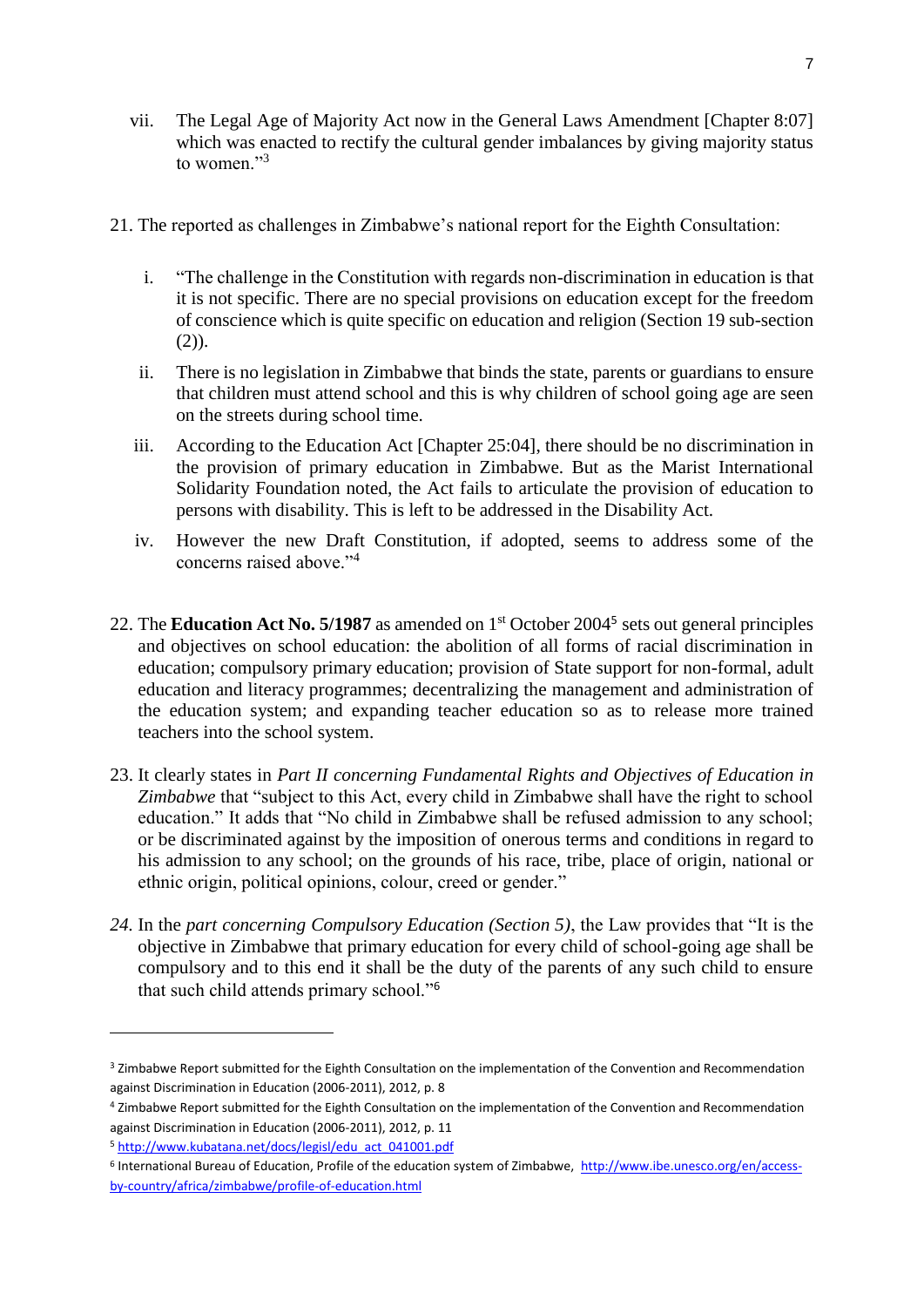- 25. Education is not free as *Section 6* establishes Minimum fees for education by setting that: "It is the objective that tuition in schools in Zimbabwe be provided for the lowest possible fees consistent with the maintenance of high standards of education, and the Minister shall encourage the attainment of this objective by every appropriate means, including the making of grants and other subsidies to schools.
- 26. Moreover, according to *Section 13 on Prescribing of fees at Government schools*:
	- i. (1) The Minister shall, in consultation with the Minister responsible for finance, from time to time prescribe the fees which shall be payable for
		- (a) instruction at Government schools; and

(b)accommodation at Government hostels, and may prescribe different fees for accommodation at different Government hostels.

27. (4) The head of a Government school may, subject to the directions of the Secretary, refuse to admit to that school any pupil in respect of whom any fees payable in terms of this section or section *fourteen* have not been paid.

# **1.3. Policy Framework**

# **i) General information**

- 28. In 2005 government developed the **National Action Plan of Zimbabwe (NAP),** Education for All Towards 2015.<sup>7</sup>
- 29. [National youth policy 2013](http://www.unesco.org/education/edurights/media/docs/6a282ededb1a68dc109f7cf4a91e488f87f833ed.pdf) in which education and skills development is one of the key areas

# **ii) Inclusive Education**

- 30. The [National Action Plan for Orphans and Vulnerable Children of Zimbabwe phase II 2011-](http://www.unesco.org/education/edurights/media/docs/f00eb23e008ec8387528e255fb4cc5cec490b62a.pdf) [2015](http://www.unesco.org/education/edurights/media/docs/f00eb23e008ec8387528e255fb4cc5cec490b62a.pdf) has for goal and strategy a Pillar called: "Access to basic services "Increase access of all orphans and vulnerable children and their families to **basic education**, health and other social services, including:
	- i. primary education support to at least 750,0001 of the country's poorest children, including those living with disabilities per year;
	- ii. secondary education support to at least 200,000 of the country's poorest children per year; and
	- iii. medical support to children from at least 25,000 of the country's poorest households per year;
	- iv. facilitating access to basic services through birth registration of children."

<sup>7</sup> Education For All 2015 National Review of Zimbabwe p.15 accessible at: <http://unesdoc.unesco.org/images/0023/002304/230412e.pdf>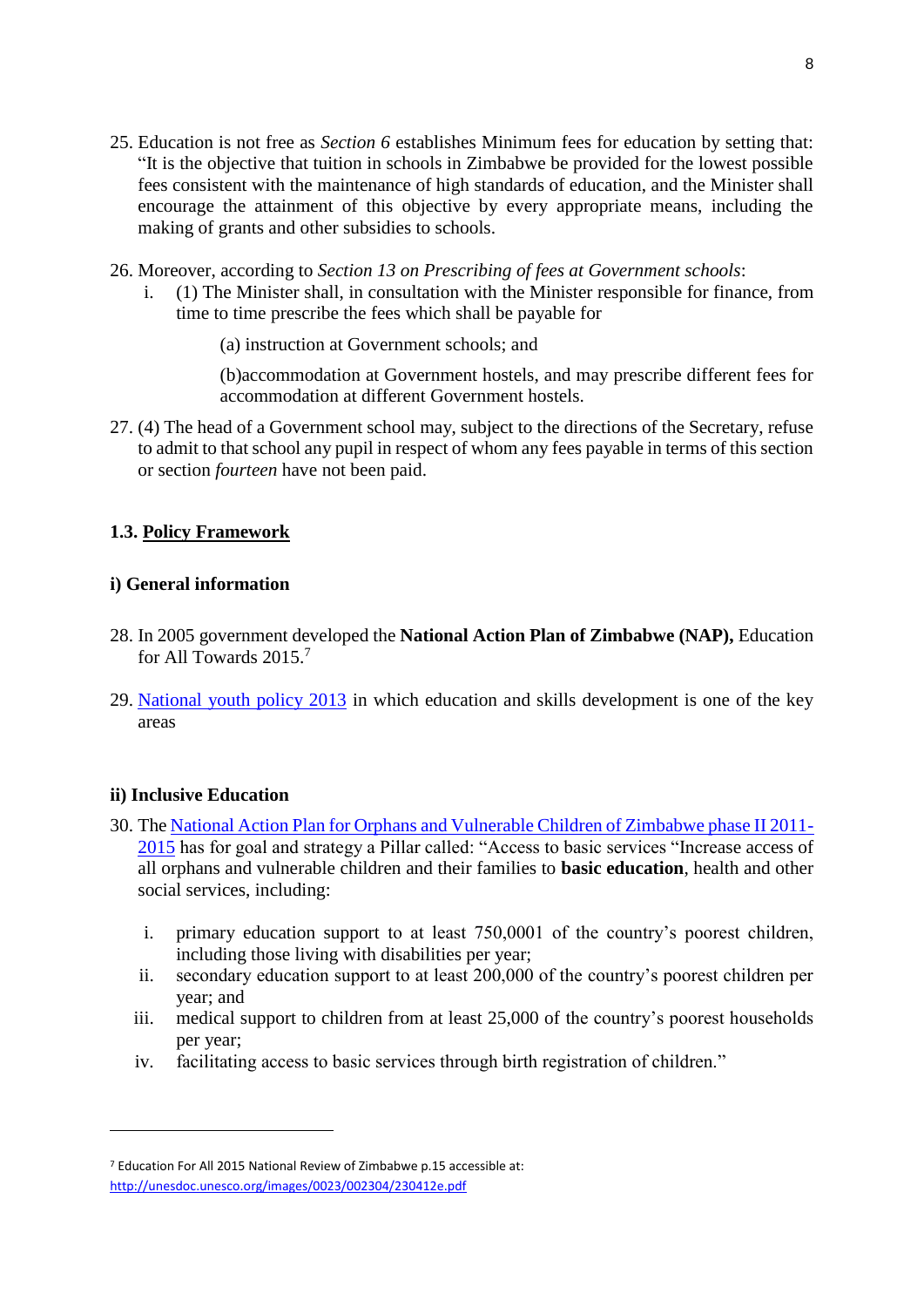#### **Students from rural or remote areas**

#### *31. The Government Correspondence Primary School:*

According to the Ministry of Education, Sport, Arts and Culture (Director's Circular Number 5 of 2011), the school is there mainly to increase access to education to any children of primary school going age in the following categories:

- i. Children who live more than five kilometres from the nearest registered primary school;
- ii. Children who live in scattered and isolated communities such as farms, estates, mines, research and training stations and national parks;
- iii. Those in rehabilitation, transit and other temporary centres; children, who for geographical reasons do not have access to a school; children with health problems, namely: disabled persons; children requiring long periods of hospitalisation; children suffering from chronic illness prohibiting them from attending formal schools; children of parents whose jobs make them mobile; and
- iv. Children who for any other reason are unable, in the opinion of the Secretary for Education, Sport, Arts and Culture, to attend a formal school.
- 32. The Correspondence Primary School, which follows the Grades 1 to 7 primary curriculum in use in the formal education system, uses distance teaching and learning materials, radio programmes and any approved means available. The learning materials are written by trained teachers and the school is also run by qualified teachers.
- 33. The advantages of the Correspondence school are numerous. It mitigates the distance factor and allows for children to learn within a secure and familiar environment. Children from the school can transfer to the formal system if and when their circumstances change.<sup>8</sup>

#### **Student from lower income families**

- 34. *The National Action Plan (NAP)* falls under the auspices of the Child Protection Fund whose objectives go beyond the education sector. However, one of the Child Protection Fund's main objectives is to 'facilitate improved access to basic education for poor orphans and other vulnerable children.' To this end therefore NAP can be regarded as promoting access and participation in education to the poor and vulnerable children.<sup>9</sup>
- 35. **"***Cadetship Scheme:* The scheme is an initiative of the government which is meant to cushion students in public institutions who are from disadvantaged backgrounds. The scheme is run by the M.H.T.E. but students apply through their institutions where they undergo a means test. Successful candidates receive tuition fees from the Treasury. […]
- 36. There has been a general increase in the number of students who access higher and tertiary education with assistance from the cadetship scheme. The number has risen from 5 714 in 2009 to 32 857 in 2011 marking a staggering 575 per cent increase in just 3 years."<sup>10</sup>

<sup>8</sup> Zimbabwe Report submitted for the Eighth Consultation on the implementation of the Convention and Recommendation against Discrimination in Education (2006-2011), 2012, p. 16

<sup>9</sup> Zimbabwe Report submitted for the Eighth Consultation on the implementation of the Convention and Recommendation against Discrimination in Education (2006-2011), 2012, p. 20

<sup>&</sup>lt;sup>10</sup> Zimbabwe Report submitted for the Eighth Consultation on the implementation of the Convention and Recommendation against Discrimination in Education (2006-2011), 2012, p. 23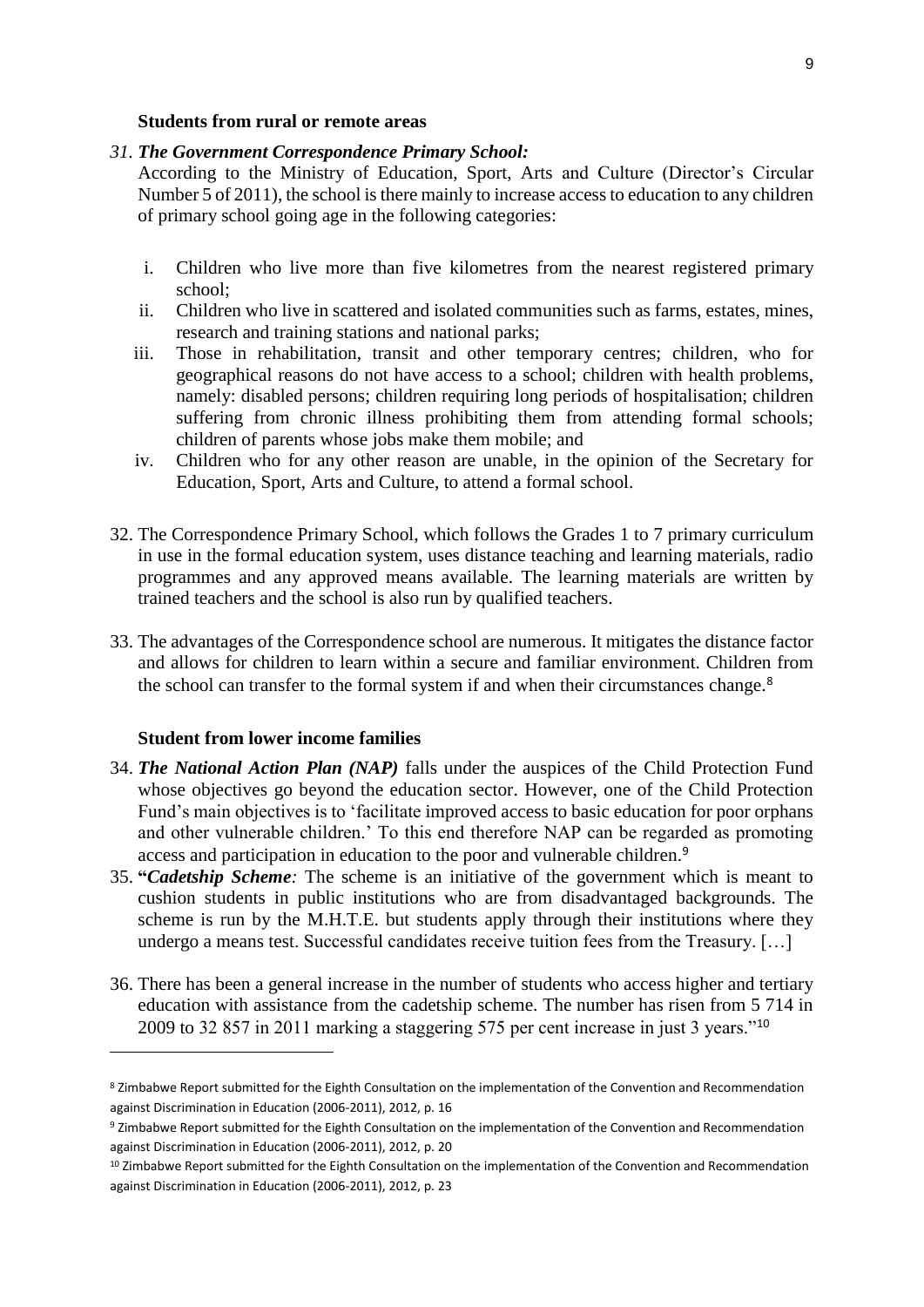| 38. Yea  | 39. Universitie | 40. Polytechnic | 41. Teachers | 42. Tota |
|----------|-----------------|-----------------|--------------|----------|
|          | S               | S               |              |          |
|          |                 |                 | Colleges     |          |
| 43.200   | 44.3486         | 45.800          | 46.1428      | 47.5     |
| 9        |                 |                 |              | 714      |
| 48.201   | 49.8714         | 50.2000         | 51.3572      | 52.14    |
|          |                 |                 |              | 286      |
| 53.201   | 54.7843         | 55.1800         | 56.3214      | 57.12    |
|          |                 |                 |              | 857      |
| 58. Tota | 59.20043        | 60.4 600        | 61.8214      | 62.32    |
|          |                 |                 |              | 857      |

37. Table 5 Number of Students on the Cadetship scheme by year and type of institution

Source: Ministry of Higher and Tertiary Education

#### **Students from minority groups**

63. The national minorities can carry out their own educational activities provided such activities fall within the parameters of the Constitution of Zimbabwe, the relevant Education Acts and any statutory instrument or policies issued by the respective Ministry or Authority. While the Ministry of Education, Sport, Arts and Culture provides that English, Shona and Ndebele should be taught in all schools on an equal basis, minority languages are also taken on board and children can be taught in their mother tongue from grade 1 to grade 3. Syllabi and books for minority languages are currently being developed by the Ministry which intends to have them taught up to 'O' and 'A' level.<sup>11</sup>

#### **iii) Teachers**

- 64. The conditions under which teachers are operating are generally good. However there is need to improve the **salaries which are still below the poverty datum line**. The reason for this state of affairs is because of the poorly performing economy which sees the country failing to secure enough financial resources to meet decent salaries for teachers who contribute more than 67 per cent of government employees. Currently the salaries of all government civil servants with the same qualifications are generally the same. Differences occur when one gets a post that is promotional or when one is a teacher at university.
- 65. There is room for improving the conditions of work for teachers living in rural areas with regards to such issues as infrastructure and housing. The construction of more schools to remove the phenomenon of double sessions or 'hot sitting' would also go a long way to improve the conditions of teachers in the affected schools. This is mainly in urban areas.

<sup>&</sup>lt;sup>11</sup> Zimbabwe Report submitted for the Eighth Consultation on the implementation of the Convention and Recommendation against Discrimination in Education (2006-2011), 2012, p. 30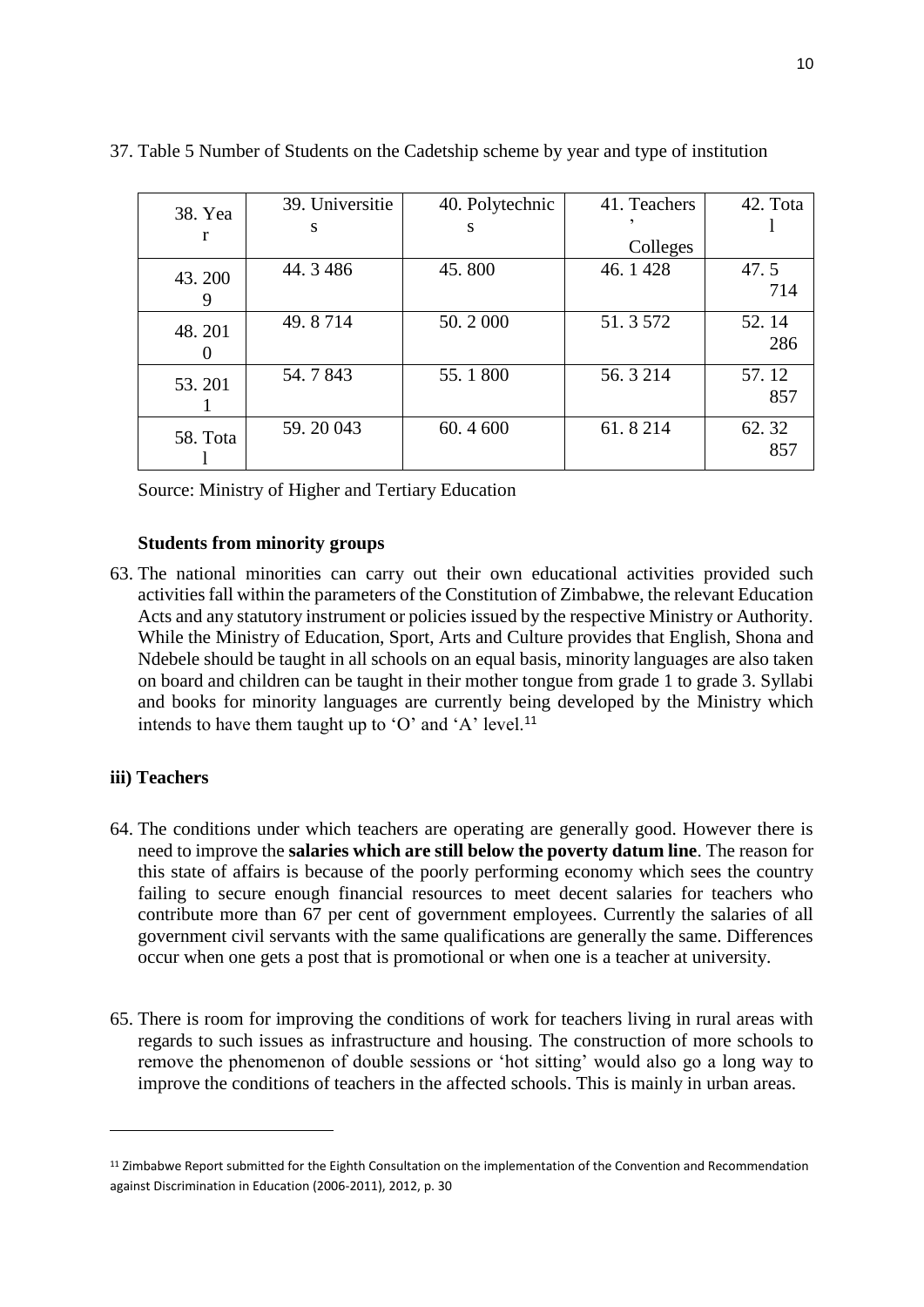66. Measures being taken to improve the living and professional conditions of teachers are:-

- i. Paying housing and transport allowances.
- ii. Affording loans to teachers so that they can build or buy houses and cars.
- iii. Reviewing teachers' salaries in line with the performance of the economy."<sup>12</sup>
- 67. "In Zimbabwe, teacher pay plummeted, as a result of dire economic conditions and hyperinflation, from around US\$500 per month in the 1990s to US\$2 per month in early 2009. Although an allowance of US\$150 per month was awarded in 2009, teachers were still paid well below the country's poverty line of around US\$500 that year.Schools are often expected to supplement low teacher salaries through fees, but parents cannot always afford these costs, especially in rural areas where poverty is high. This has contributed to the wide inequality in teachers' income between urban and rural areas, adding to the difficulty of attracting teachers to rural areas (Zimbabwe Ministries of Education Sport Arts and Culture and Higher and Tertiary Education, 2010)."<sup>13</sup>
- 68. Zimbabwe recognizes the crucial importance of teachers in any education encounter. "This is why part of the targets set in NAP involve the training and in-servicing of teachers for ECD classes. The target numbers set for training by 2015 were 5,000 and 10,000 respectively. The Ministry of Education, Sport, Arts and Culture now known us the Ministry of Primary and Secondary Education (MoPS) and the Ministry of Higher and Tertiary Education now known as the Ministry of Higher and Tertiary Education, Science and Technology Development (MHTESTD) working in collaboration with other stakeholders embarked on teacher preparation for ECD classes. In 2004, one of the teachers' colleges, Seke, started training teachers for ECD. It started with an enrolment of 145. Now all the 11 primary teachers' colleges except Madziwa are training teachers for ECD. (…)Due to the unavailability of suitably qualified ECD teachers most ECD centres in both urban and rural areas are manned by under-qualified personnel called para-professionals.<sup>14</sup>
- 69. The Ministry of Primary and Secondary Education stipulates the ratio of 1 teacher for every 40 pupils. The period 2009 to 2012 has witnessed encouraging progress in teacher numbers with an increase of 8.3%. In 2012 the teacher to pupil ratio was 1 to 36.4. This was as result of the increase in the number of teachers by about 6000 from 2009. It is important to note that not all these are trained teachers.<sup>15</sup>
- 70. Unattractive working conditions and poor remuneration have greatly contributed to brain flight from the teaching service especially at the height of the economic decline from 2006 to 2009. The period was characterized by teacher absenteeism, strikes and low esteem for

 $12$  Zimbabwe Report submitted for the Eighth Consultation on the implementation of the Convention and Recommendation against Discrimination in Education (2006-2011), 2012, pp. 28-29

<sup>13</sup> EFA GMR 2013-2014, p 256<http://unesdoc.unesco.org/images/0022/002256/225660e.pdf>

<sup>14</sup> EFA National Review 2015 Zimbabwe p.17-18 accessible at:

<http://unesdoc.unesco.org/images/0023/002304/230412e.pdf>

<sup>15</sup> EFA National Review 2015 Zimbabwe p.30-31 accessible at:

<http://unesdoc.unesco.org/images/0023/002304/230412e.pdf>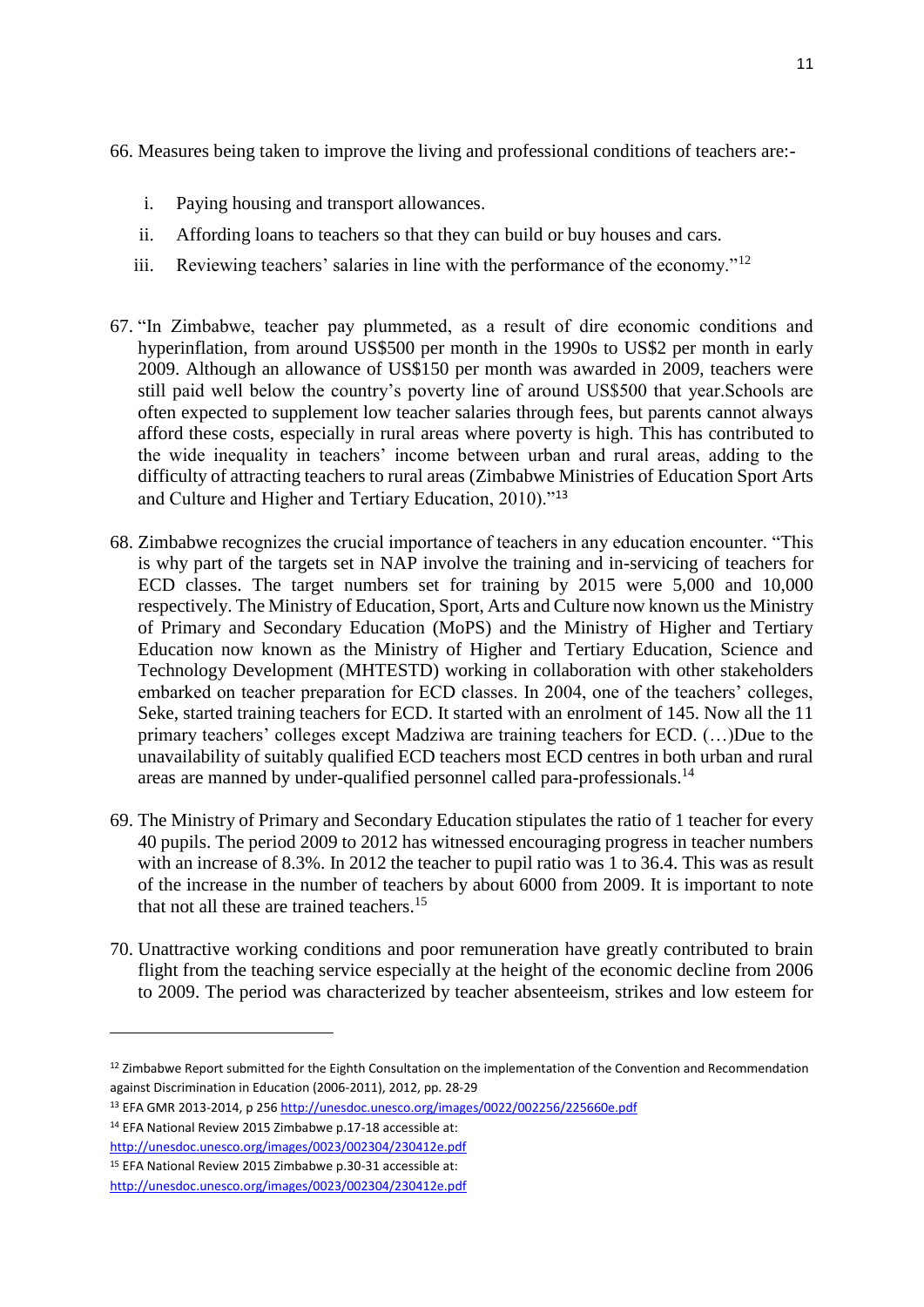education among children. It is incumbent upon government to work in collaboration with teachers' organizations so as to address the inadequate remuneration and unsatisfactory working conditions. Teachers are a vital cog in the delivery of quality education and therefore their professional status must be upheld for the betterment of the children."<sup>16</sup>

71. "Enrolments in primary teachers' colleges have shown an upward swing in the intake of females for several years now. The 2014 percentage is in favour of females. The challenge is to ensure male participation in the training of teachers through balanced enrolments."<sup>17</sup>

### **iv) Quality education**

- 72. In several countries, textbook shortages have even become more acute over the past decade. Between 2000 and 2007, Zimbabwe registered an increase of at least 10 percentage points in the proportion of students who either had no textbook or had to share with at least two other pupils.<sup>18</sup>
- 73. In the 2000s, to make books more widely available, countries liberalized textbook provision and moved away from centralized procurement and distribution systems. A few sub-Saharan African countries, including Zimbabwe, still depend entirely on state agencies to produce textbooks  $(...)^{19}$
- 74. "Infrastructure and facilities, including furniture have been unsatisfactory and remain so in 2014. At ECD level, as most classes have been attached at existing primary schools, this has meant that most ECD children use infrastructure and facilities, including sanitary facilities, designed for older children. The Ministry of Primary and Secondary Education has through circulars [(Ministry of Education, Sport and Culture, Secretary's circular No 2 of 2001; circular No 14 of 2004: circular P 77 of 2006; circular no. 3 of 2006 )] been urging that providers observe standards recommended for infrastructure and facilities. Also, private ECD operators have not been adhering to recommended standard facilities, prompting the issuance of Director's circular No 48 of 2007 which, among other things, urged that "education officers … should assist communities in establishing quality ECD centres … All ECD centres shall have and use national ECD syllabuses". Similarly, there have been concerns about unsatisfactory infrastructure at primary and secondary schools, in particular at the satellite schools established in resettlement areas, especially in the schools in the areas resettled during the land reform programme. It has been common to find children learning huddled on mud benches and on the floor in sheds and disused old farm buildings. Living conditions for teachers in these areas are no better, with some staying in make-shift huts. Moreover, the "mother schools" to which satellite schools and ECD classes are attached are probably bedevilled by lack of maintenance and unsatisfactory facilities for quality learning to occur. Compounding the problem are the long distances some young children have to travel to and from school. The distances exceed those recommended by the Ministry of Primary and Secondary Education, i.e., 5 kilometres for ECD children, and 7 kilometres for primary school children, and 10 kilometres for secondary school pupils**.** In the case of some secondary schools, the schools are over 10

<sup>&</sup>lt;sup>16</sup> EFA National Review 2015 Zimbabwe p.32 accessible at[: http://unesdoc.unesco.org/images/0023/002304/230412e.pdf](http://unesdoc.unesco.org/images/0023/002304/230412e.pdf)

<sup>&</sup>lt;sup>17</sup> EFA National Review 2015 Zimbabwe p.48 accessible at[: http://unesdoc.unesco.org/images/0023/002304/230412e.pdf](http://unesdoc.unesco.org/images/0023/002304/230412e.pdf)

<sup>18</sup> EFA GMR 2015 (2000-2015) p.203<http://unesdoc.unesco.org/images/0023/002322/232205e.pdf>

<sup>19</sup> EFA GMR 2015 (2000-2015) p.204<http://unesdoc.unesco.org/images/0023/002322/232205e.pdf>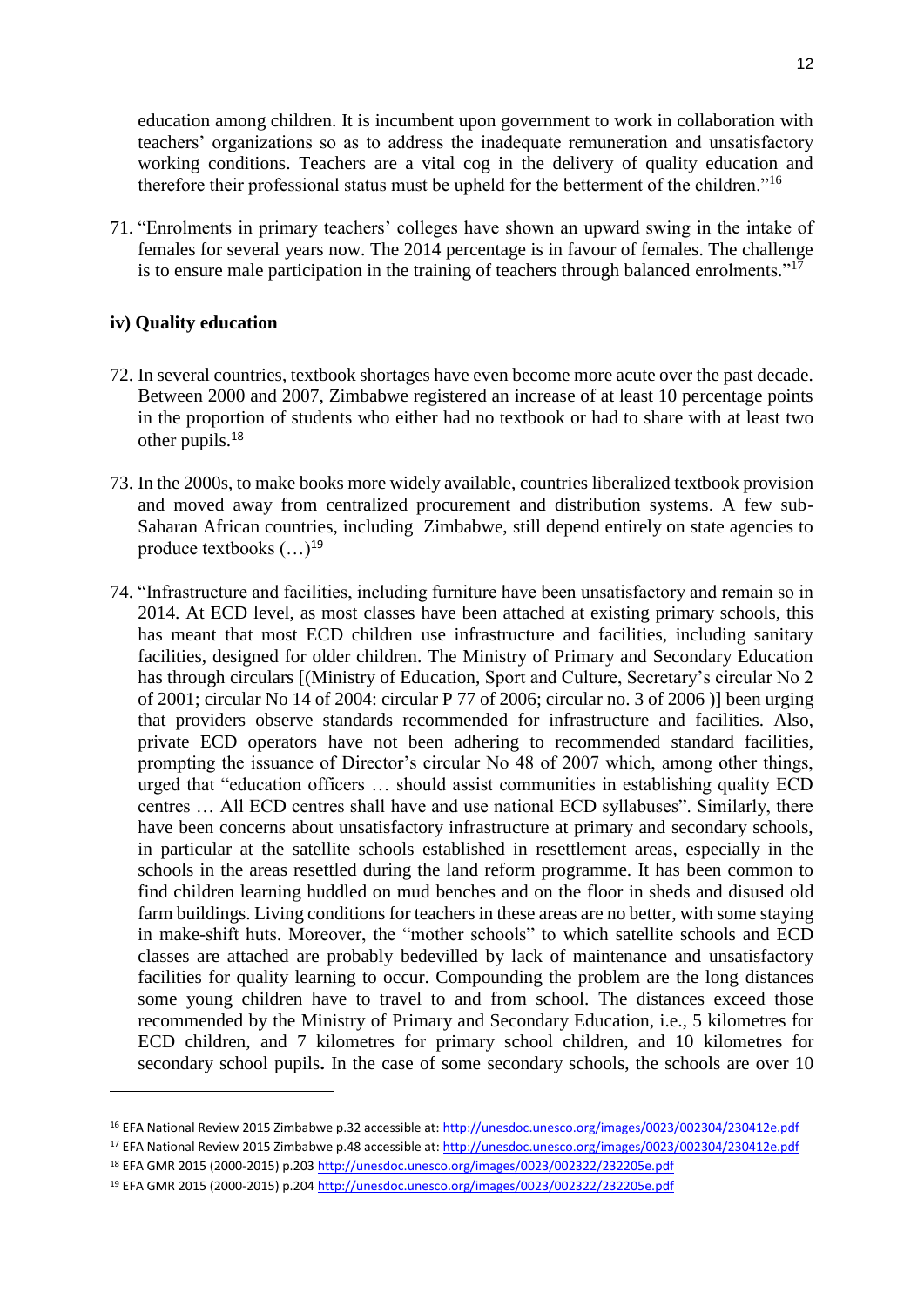kilometres, forcing pupils to resort to what is called in popular parlance "bush boarding". "Bush boarding" is a phenomenon where pupils lodge where they can during the week, at times in temporary dwellings. The pupils at satellite schools have to endure living under such conditions at "mother schools" for the duration of the examinations, since the satellite schools are not examinations centres. This has been exposing the pupils to all sorts of abuses, with the females being the more vulnerable than the males."<sup>20</sup>

### **v) Curriculum**

- 75. The curriculum is an important vehicle for instilling positive attitudes among pupils. A gender sensitive curriculum therefore lays a good and strong foundation to change the values, beliefs, attitudes and stereotypes that are promoted by the male dominant gender ideology which was the main cause of gender inequity and inequality. The perception of males as leaders, family heads, breadwinners and bosses at work was heavily reflected in the textbooks in use in school from primary to secondary. The use of "he" and examples glorifying men were the order of the day. According to stereotypes, domains of subjects were labelled male and female domains. For example, mathematics, physics and chemistry were regarded as 'hard' and therefore suitable for male students whereas subjects such as home economics, food and nutrition, religious studies, etc., were regarded as "soft" and these were relegated to the girl child. Recognizing the under-representation of women in sciences, mathematics and technology the Dakar Framework for Action encouraged member states to put in place policies that ensure girls' access to these disciplines.
- 76. To redress the situation government has done the following:
	- i. organized mathematics and science camps for girls during school vacation;
	- ii. adopted policy of affirmative action where females with slightly lower points than boys would be accepted into traditionally male dominated disciplines;
	- iii. ensured the provision of gender sensitive teaching and learning materials. Through the leadership of the Curriculum Development Unit, authors, evaluators, publishers of teaching learning materials and the media were brought together in the review of curricula and syllabi to ensure that materials produced was gender sensitive;
	- iv. the establishment of a post for a gender focal person in the ministry helped in ensuring gender mainstreaming in all activities of the ministry including curriculum review.
	- v. in teachers' colleges gender studies and courses on gender issues were introduced in the pre-service curriculum."<sup>21</sup>
- 77. "There has been interest to improve curriculum relevance at all levels. At ECD level a national curriculum has been put in place. However, implementing it has been difficult because of lack of trained teachers, learning materials and funding. The lack of trained teaching staff has put facilitation of play and learning at ECD centres in the hands of paraprofessionals and other unqualified personnel. The former underwent short training courses at teachers' colleges under UNICEF sponsorship. The position with regards to the availability of trained teachers has been improving since 2004. In 2014 ten primary

 $\overline{\phantom{a}}$ 

<sup>20</sup> EFA National Review 2015 Zimbabwe p.49-50 accessible at:

<http://unesdoc.unesco.org/images/0023/002304/230412e.pdf>

<sup>&</sup>lt;sup>21</sup> EFA National Review 2015 Zimbabwe p.47 accessible at[: http://unesdoc.unesco.org/images/0023/002304/230412e.pdf](http://unesdoc.unesco.org/images/0023/002304/230412e.pdf)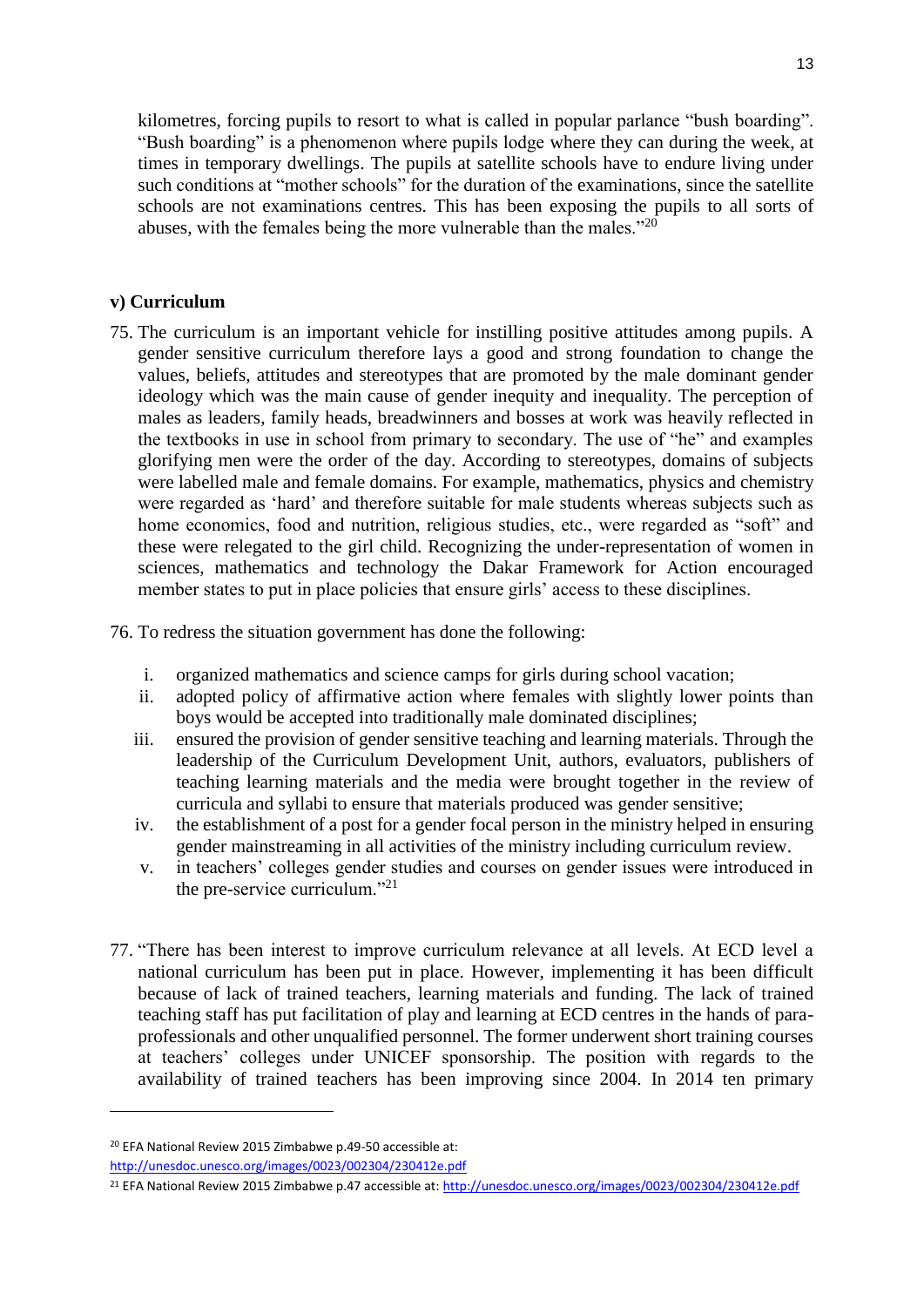teachers' colleges and some universities are enrolling trainees for ECD and infant school compared to 2004 when one primary teachers' college did so. However the intakes for the ECD programmes have ranged from 100 to 200 at each college. The drawback with the programmes has been that of providing teaching practice, especially for ECD - A classes. This is so because there are only a few ECD – A classes. The colleges have had to improvise ways to ensure the trainees undertake teaching practice. At primary education syllabi have been revised and initiatives taken to improve the relevance of educational programmes. The revision of the syllabi and the recent inclusion of agriculture among examination subjects at Grade 7 signify the interest to push towards practical learning. The interest in practical learning has been unabated since the early years of the decade beginning in 2000 when various circulars have been issued concerning improving the relevance of education, in particular secondary education through the inclusion of technical and vocational subjects. As already referred to, recently, the Ministry of Primary and Secondary Education has begun activities towards a comprehensive review of the curriculum.<sup>"22</sup>

#### **vi) Financing of education**

#### **Grants for Schools**

- 78. "Assistance granted by Government to education institutions is reflective of the historical imbalances in the education system.
- 79. The assistance is in form of per capita grants, tuition grants and building grants. The schools are categorised according to geographical location. The categories are three, namely P1, P2 and P3 for primary schools and S1, S2 and S3 for secondary schools. In each case, 1 denotes schools found in the affluent, low density suburbs in urban areas while 2 is for those in high density suburbs in urban areas and 3 is for schools found in rural areas. The most disadvantaged – the rural schools, receive the greatest preferential treatment while those in the 1 category receive the least assistance. This 'positive discrimination' is meant to redress the imbalances of the past thus enhancing access and equal opportunities to all."<sup>23</sup>

### *"The Basic Education Assistance Module (BEAM)*

- 80. The Basic Education Assistance Module was launched by government to ensure that vulnerable children had access to education and were retained in the system. The programme, which temporarily ceased to function some years after its inception in 2000, was revitalised in 2009. Government sought and entered into partnership with the United Nations Children's Emergency Fund (UNICEF) and the international donor community. The Ministry of Labour and Social Welfare administers the fund together with the Ministry of Education, Sport, Arts and Culture (MoESAC). BEAM assists disadvantaged children with the payment of tuition and examination fees and levies. According to MoESAC, the four education categories of people who receive assistance are:
	- i. Children in school but failing to pay or having difficulties in paying levies and fees.

<sup>22</sup> EFA National Review 2015 Zimbabwe p.50-51 accessible at: <http://unesdoc.unesco.org/images/0023/002304/230412e.pdf>

<sup>&</sup>lt;sup>23</sup> Zimbabwe Report submitted for the Eighth Consultation on the implementation of the Convention and Recommendation against Discrimination in Education (2006-2011), 2012, p. 11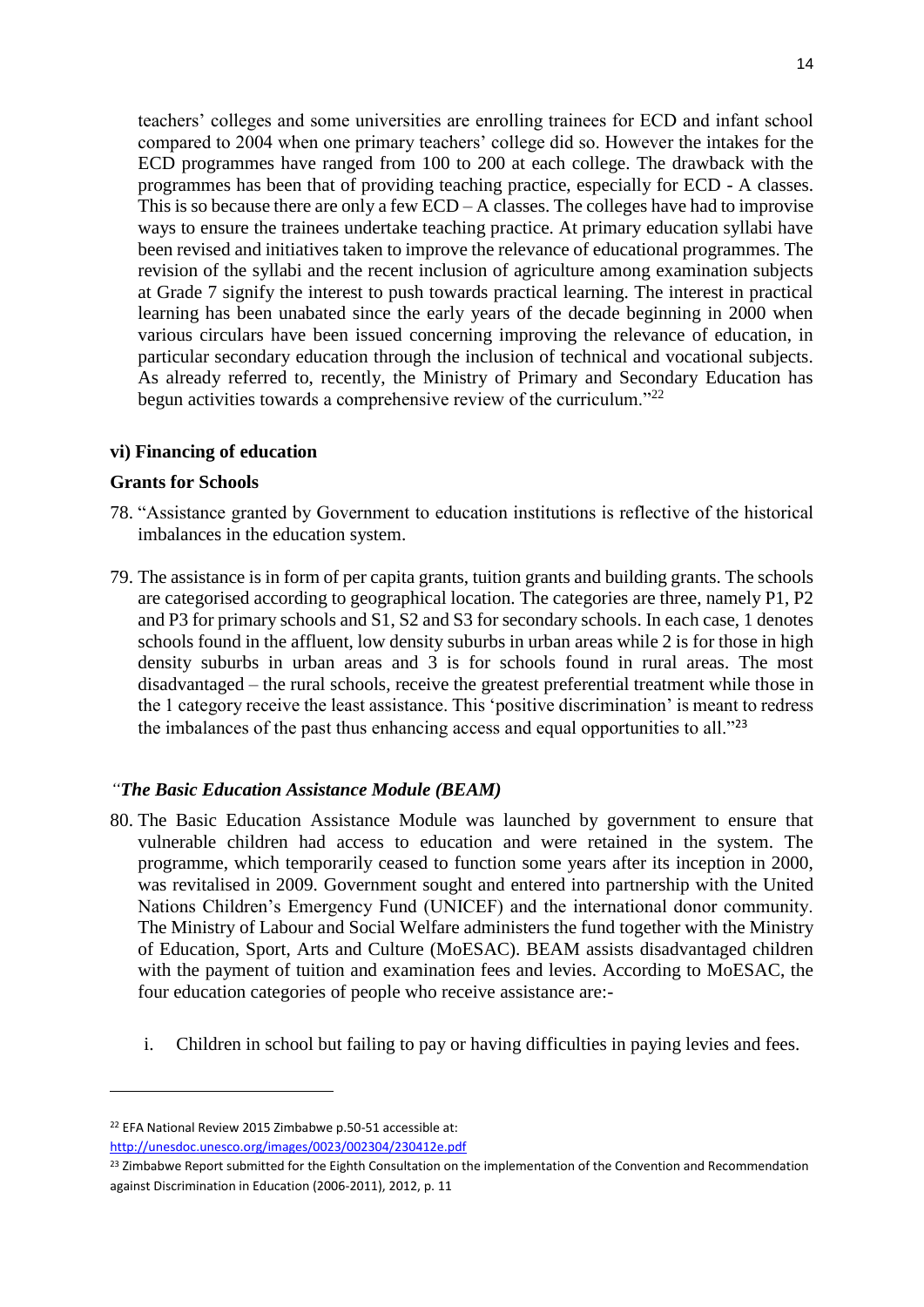- ii. Children who have dropped out of school due to economic reasons.
- iii. Children of school going age who have never been to school due to economic reasons.
- iv. Other types of social vulnerability for instance child-headed families, children living on the streets and children with special needs.
- 81. While BEAM was initially meant to assist children at the primary level of education, in 2010 the programme was extended to cover children at the secondary school level. In 2009 the number of targeted schools was 5,407 and the number of schools that benefited was 5,055 with the number of children benefiting at 527,330 out of a target of 560,000. The guiding principle is that 50% of the beneficiaries should be girls.
- 82. In 2011 donor support for the programme was USD 10 million for primary and special needs schools. Government support for 2011 was USD 13 million for secondary schools. This fell short by USD 7 million from the USD 30 million wanted for the programme.

#### *Government Scholarships*

- 83. The Government through Treasury allocates **money for scholarships** to help the disadvantaged children. Thus in 2011 Treasury allocated USD80 000 for scholarships covering forms 1 to 6. The scholarships cater for the complete educational cycle of the beneficiary, that is, 4 years for form 1 students, 3 years for form 2 students, 2 years for students in form 3 and 1 year for those in form 4 while those in form 5 have 2 years and those in form 6 have 1 year. According to MoESAC students who qualify for the scholarship should:
	- i. Have good academic performance.
	- ii. Have parents/guardians from a poor background.
	- iii. Consistently show good behaviour and conduct.
	- iv. Be day scholars only, that means children attending boarding schools do not qualify.
- 84. In addition any other circumstantial factors admissible to the scholarship committee will be considered."<sup>24</sup>

#### *"School feeding programme (SFP)*

 $\overline{a}$ 

85. The school feeding programme is targeted at primary school level. The programme is meant to feed all children from disadvantaged schools. Over the years, SFP was mainly funded by intergovernmental and non-governmental organisations including the World Food Programme, Christian Care, Catholic Relief Services, Red Cross and World Vision. The Government stepped in, in 2009. In 2009, the Treasury allocated USD 100 000 for the

<sup>&</sup>lt;sup>24</sup> Zimbabwe Report submitted for the Eighth Consultation on the implementation of the Convention and Recommendation against Discrimination in Education (2006-2011), 2012, pp. 18-19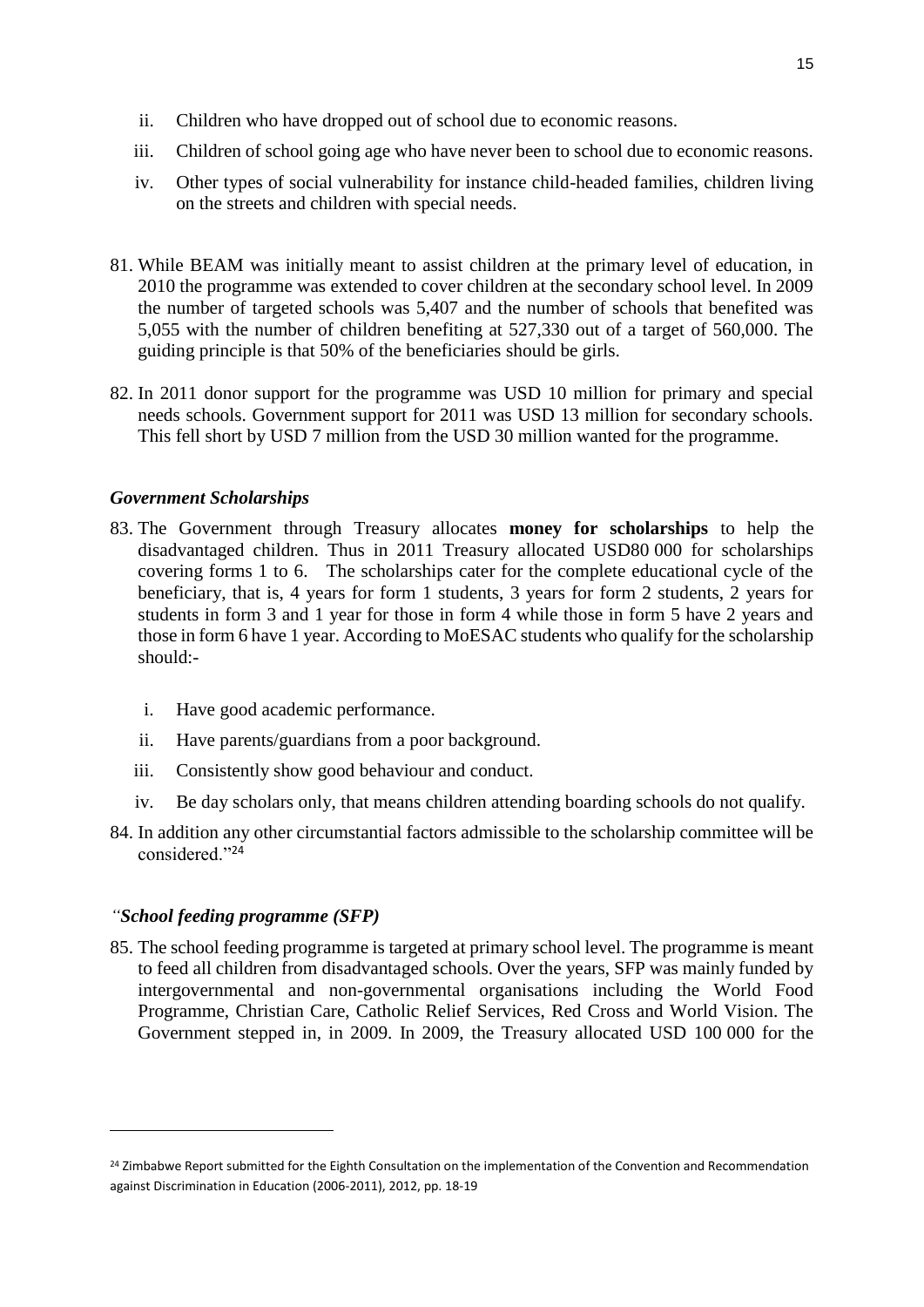purpose while in 2011 it allocated USD 1 million. The allocated moneys are released to the MoESAC depending on availability of funds."25

### 86. "**Shortfalls and Emerging issues**:

- i. Increased allocation to the financing of education
- ii. While the national budget has given priority treatment to education, the review revealed funding as a major constraint to the achievement of EFA goals. Accordingly, there is need for increased allocation to the financing of education by government."<sup>26</sup>
- 87. "[The] Government has adopted a collaborative approach to care and support for vulnerable children, with programmes coordinated through the Child Protection Committees at district, provincial, and national levels. (…)
	- i. The Basic Education Assistance Module (BEAM), through which tuition fee, levy, and examination fee assistance is provided to vulnerable children.
	- ii. The Education Transition Fund (ETF), which supports all schools in Zimbabwe with teaching and learning material."<sup>27</sup>

### **vii) Gender equality**

- 88. Challenges with regards gender parity is **the decline in female enrolments at the secondary school level** as one progresses from form 3 to form 6 and the **higher dropout rates for girls** generally.
- 89. The decrease in female students is also noticeably high among female students in polytechnics and universities. Remedial measures have been taken through affirmative action and various initiatives to bring the historically and culturally disadvantaged girl child at par with the boy child. At the higher and tertiary level the ever increasing number of female students is a positive and encouraging sign."<sup>28</sup>
- 90. "Countries including Brazil, the Dominican Republic and Nicaragua have seen gender disparity in primary attainment at the expense of the poorest boys improve since 2000, while in countries including Haiti and Zimbabwe, wide disparities have emerged, with the poorest boys now less likely to complete primary education."<sup>29</sup>

<sup>&</sup>lt;sup>25</sup> Zimbabwe Report submitted for the Eighth Consultation on the implementation of the Convention and Recommendation against Discrimination in Education (2006-2011), 2012, p. 20

<sup>26</sup> EFA National Review 2015 Zimbabwe p.63-64 accessible at:

<http://unesdoc.unesco.org/images/0023/002304/230412e.pdf>

<sup>&</sup>lt;sup>27</sup> [National Action Plan for Orphans and Vulnerable Children 2011-2015](http://www.unesco.org/education/edurights/media/docs/f00eb23e008ec8387528e255fb4cc5cec490b62a.pdf) p.16

<sup>&</sup>lt;sup>28</sup> Zimbabwe Report submitted for the Eighth Consultation on the implementation of the Convention and Recommendation against Discrimination in Education (2006-2011), 2012, pp. 23-24

<sup>29</sup> EFA GMR 2015 (2000-2015) p. 150<http://unesdoc.unesco.org/images/0023/002322/232205e.pdf>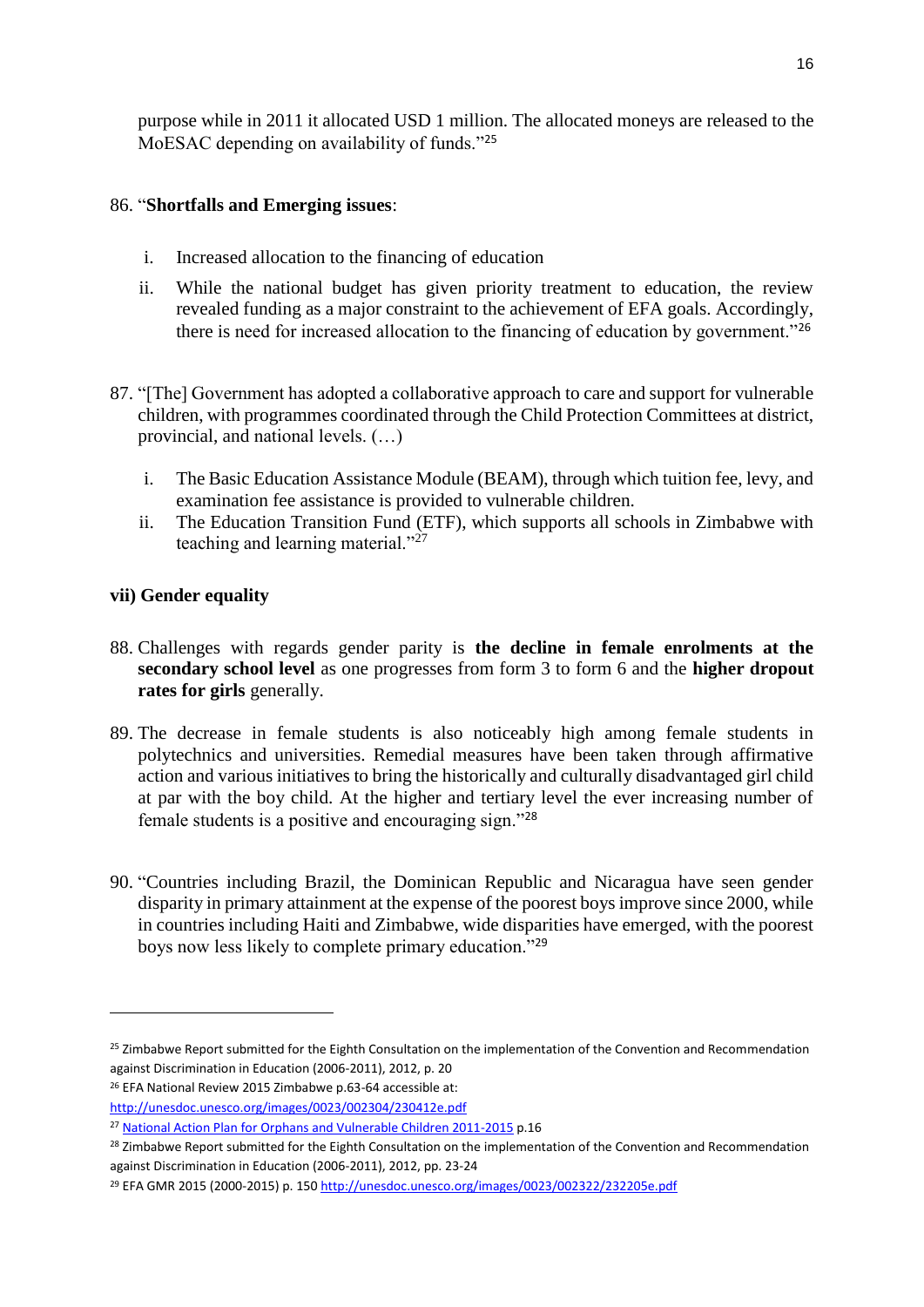- 91. "Although limited, research suggests that in some poorer countries, girls face greater disadvantage in national examinations than boys, raising obstacles to their continued schooling. Even though girls in grade 6 scored higher than boys in the 2007 SACMEQ III learning assessment, girls' pass rates in national examinations in Kenya and Zimbabwe were significantly lower than boys' (Mukhopondhyay et al., 2012).<sup>30</sup>
- 92. **[The National Gender Policy \(NGP\) 2013-2017](http://www.unesco.org/education/edurights/media/docs/43bd848326f7d0235674ad9ffcb9ec101dba2673.pdf)** replaces the first National Gender Policy of 2004. "This second National Gender Policy (…) seeks to **achieve a gender** *just society where men and women enjoy equality and equity and participate as equal partners in the development process of the country***.** The policy goal is *"To eradicate gender discrimination and inequalities in all spheres of life and development."* Eight priority areas were identified namely: Gender, Constitutional and Legal Rights; Gender and Economic Empowerment; Gender, Politics and Decision Making; Gender and Health; Gender, Education and Training; Gender Based Violence; Gender and Environment; and Gender, Media and ICTS. These thematic areas form the basis for the development of policy objectives and strategies for the period 2013-2017. This NGP is underpinned by principles of gender justice, equality, integration and inclusiveness. (…) Analysis of Specific areas:  $(\ldots)^{31}$
- 93. *Gender in Education and Training:* The right to education for all has been a long standing commitment for Zimbabwe. As such, Zimbabwe boasts of the highest literacy rates in the region. The commitment has been reaffirmed in the new Constitution's Founding Principles Chapter 1.27.2 which asserts the need to ensure that girls are afforded an equal opportunity with boys. The Ministry of Education Sport and Culture (MoESAC), ZDHS 2010/11 statistics reveal that, overall, 94% of women and 96 % of men are literate with the 15-24 years age group recording 99.6% literacy. Zimbabwe has achieved gender parity at primary and secondary school levels in terms of enrolment and completion rates. The net enrolment ratio (NER) for both boys and girls reached parity at 91 percent in 2009.
- 94. However the outcomes at tertiary level are still below the parity target as shown by the university enrolments. According to Ministry of Higher and Tertiary Education 2011 statistics, although female university enrolment increased from 23% in 2006 to 41% in 2011, the figures fall below the targeted 50%.
- 95. The main challenge in sustaining these achievements is school drop outs. This needs to be addressed so that the current and future parity achievements in education are not lost. School dropout is caused by long distances travelled especially in newly resettled areas, incapacity to pay fees mostly due to orphan hood and unemployment of guardians, pregnancy and early marriage. Gender stereotyping of subjects in secondary school level, and courses at tertiary level, also presents challenges.<sup>32</sup> (…)

#### **Gender Education and Training**

96. Education remains a fundamental and universal human right and a pre-requisite for economic growth, human development and poverty reduction. The gender parity achieved in some areas in the education sector need to be sustained through addressing the factors

 $\overline{\phantom{a}}$ 

<sup>30</sup> EFA GMR 2015 (2000-2015) p. 183<http://unesdoc.unesco.org/images/0023/002322/232205e.pdf>

<sup>31</sup> NGS 2013-2017 p.v

<sup>32</sup> NGS 2013-2017 p.4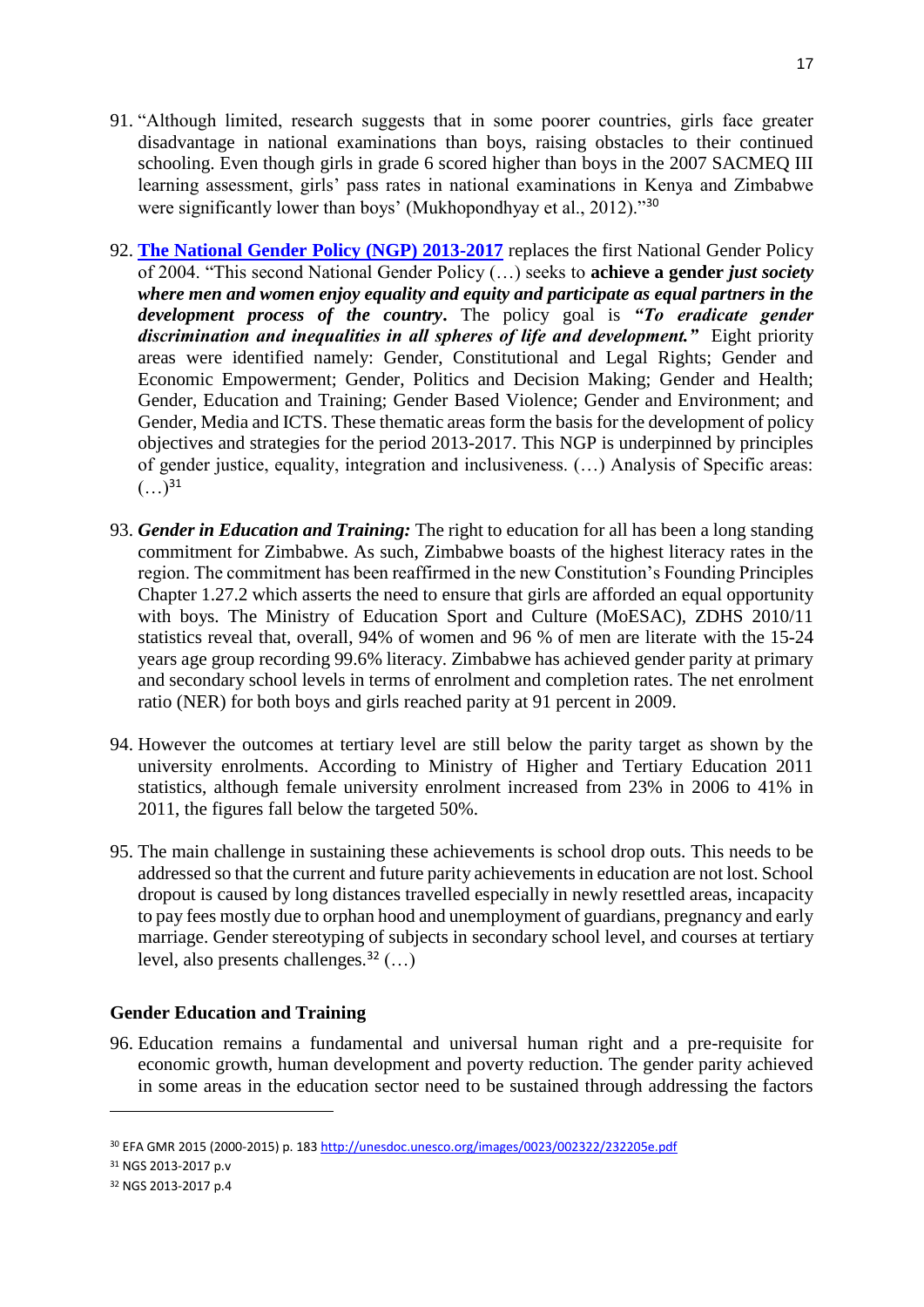that may reverse the status quo especially problems that result in school drop outs. At the same time, the new constitutional and the economic developments open to a broad spectrum of new opportunities for equal participation in the workplace, market place and governance structures. Increased attention to training and capacity building for all, particularly for women to enable them to fully take on these opportunities is imperative. These new gender related learning and skills development priorities have to be pursued through recasting gender policy and strategies.

97. **Policy Objective:** To ensure equal access to education for boys and girls and their retention at all levels of education; and to ensure access to training opportunities for men and women to make possible their equal participation in the workplace, marketplace and in governance structures.

#### 98. **Policy Strategies**

- i. Conduct training and capacity needs survey and support the implementation of capacity building programmes to actualise the constitutional provision for equal participation in all social, economic and political spheres.
- ii. Advocate for, and support efforts to design and implement programmes aimed at creating an enabling environment for the retention of girls at secondary school levels particularly in rural and resettlement areas.
- iii. Establish mechanisms to encourage women and girls to study stereotyped science subjects and to take up training in technical courses.
- iv. Lobby for affirmative action aimed at encouraging enrolment and retention of females in vocational training institutions especially in male domains.
- v. Promote equal access to ICT by both boys and girls, and men and women.
- vi. Support initiatives for training and skills development to achieve the objectives of women's economic empowerment and seek strategic partnerships to conduct training programmes to enhance the skills of women and girls in entrepreneurship, business leadership, self-confidence, advocacy, negotiation skills and financial literacy.
- vii. Advocate for and support in service training and capacity-building programmes to prepare women to advance to positions of power in the private and public sector institutions and in political and other governance structures."<sup>33</sup>
- 99. "According to the 2010/11 surveys, MMR [Maternal Mortality Ratio] for women with tertiary education was lower than for those who had no higher learning and that, in relation to the occupational status, pregnant women in domestic service are more likely to die from complications than women in professional positions.  $(\ldots)^{34}$
- 100. "Language barriers, sexual harassment, patriarchy, cultural norms, and lack of income, education and poverty among women prevent women from positively and optimally utilising media and ICT as a development tool.  $(...)$ <sup>35</sup>

 $\overline{\phantom{a}}$ 

<sup>33</sup> NGS 2013-2017 p.17

<sup>34</sup> NGS 2013-2017 p.7

<sup>35</sup> NGS 2013-2017 p.9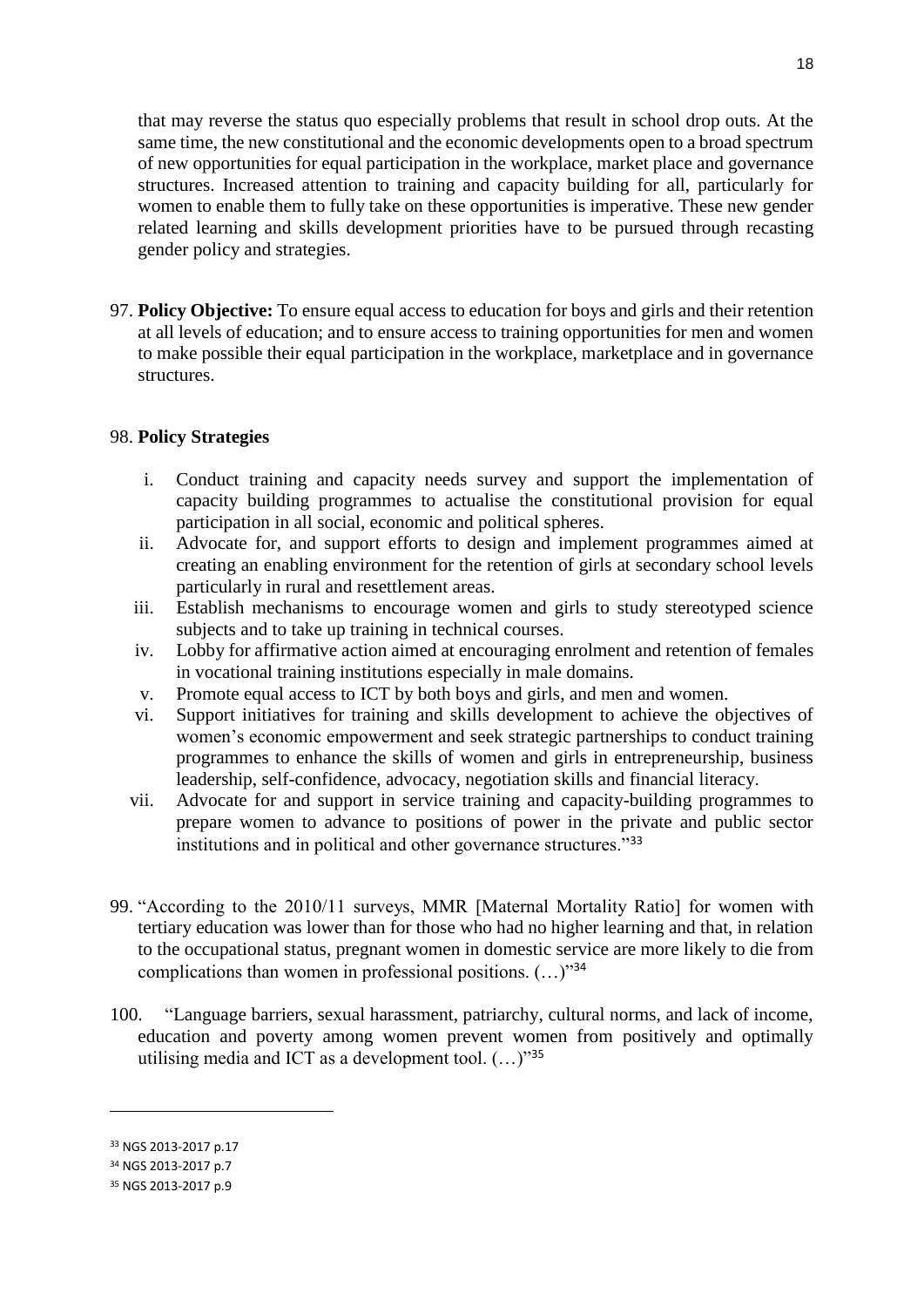101. "Other underlying factors that perpetuate gender disparities in candidature in the electoral process and participation in public office such as lack of resources for the campaign process, lack of civic education, cultural perceptions, gender based violence and intimidation need a strong policy grounding to be effectively addressed.  $(\dots)^{36}$ 

19

102. One of the objectives of "Gender, Media, Information Communication and Technology is also to: "iv. Develop programmes aimed at education and training on a variety of ICTs with special emphasis on enhancing access to, and effective application of, ICTs by women entrepreneurs in marginalised areas."<sup>37</sup>

### **2. COOPERATION**

- 103. Zimbabwe is **party** to the 1960 UNESCO Convention against Discrimination in Education since 30/05/2006.
- 104. Zimbabwe **reported** to UNESCO on the measures taken for the implementation of the 1960 UNESCO Convention and Recommendation against Discrimination in Education within the framework of the:
	- i. **Sixth Consultation** of Member States (covering the period 1994-1999)
	- ii. **Seventh Consultation** of Member States (covering the period 2000-2005)
	- iii. **Eighth Consultation** of Member States (covering the period 2006-2011) As Zimbabwe joined the Convention in 2006, it is the 1st report submitted for the implementation of the **Convention**.
- 105. Zimbabwe did not report to UNESCO on the measures taken for the implementation of the 1974 UNESCO Recommendation concerning Education for International Understanding, Co-operation and Peace and Education relating to Human Rights and Fundamental Freedoms within the framework of the **Fourth Consultation** of Member States (covering the period 2005-2008). However, it reported within the framework of the **Fifth Consultation** of Member States (covering the period 2009-2012).
- 106. Zimbabwe did not report to UNESCO on the measures taken for the implementation of the 1976 UNESCO Recommendation on the Development of Adult Education within the framework of the **First Consultation** of Member States (1993). However, it reported within the framework of the **Second Consultation** of Member States (2011).
- 107. Zimbabwe is **party** to the 1989 UNESCO Convention on Technical and Vocational Education since 29/05/1991.

<sup>36</sup> NGS 2013-2017 p.15

<sup>37</sup> NGS 2013-2017 p.20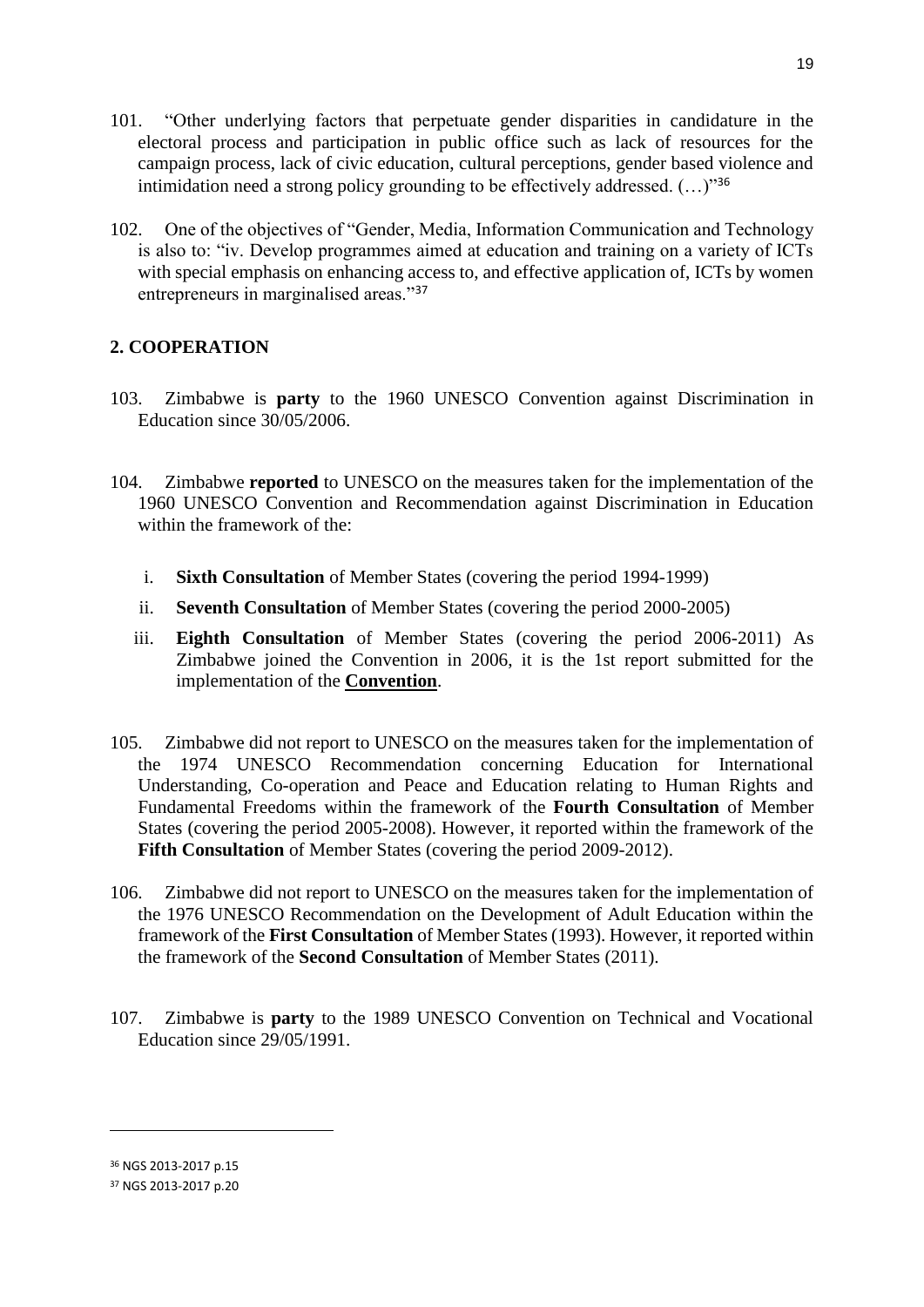### **Freedom of opinion and expression**

### 1. Constitutional and Legislative Framework:

- 108. Zimbabwe adopted a new Constitution in 2013, guaranteeing the protection of freedom of expression and freedom of the media (Article 61) as well as access to information (Article  $62$ ).<sup>38</sup>
- 109. The Zimbabwe Media Commission (ZMC) is a statutory regulatory institution whose chairman and eight other members are appointed by the President, as provide for under the Constitution (Part 5, Article 248-250).<sup>39</sup> Among its formal missions is to uphold, promote and develop media freedom and to enforce good practices, but it is also authorized to conduct investigations and inquiries into the conduct of the media and to take or recommend disciplinary action against media practitioners who are found to have breached any law or any code of conduct applicable to them (Article 249).
- 110. The Access to Information and Protection of Privacy Act<sup>40</sup> (AIPPA) formally guarantees the right to access information, to which unregistered media service, unlicensed journalist and broadcaster are not entitled.
- 111. The Act also provides for the regulation of the media, particularly the registration of media organizations and journalists. It confers the power to deregister a media house or a journalist if deemed necessary on aforementioned Zimbabwe Media Commission.
- 112. Part XI of the Act elaborates the abuses of freedom of expression. A person publishing maliciously falsified and fabricated information or statement that threatens the interest of the state, public order and morality, or personal reputation, shall be guilty The penalty for such abuse of freedom of expression are fines (equivalent to USD 5,000) or imprisonment for a period not exceeding three years. Part XII of the Act regulates the profession of journalists declaring that State-registration is mandatory and that a journalist who abuses his or her journalistic privilege by publishing defamatory material is liable to a fine not exceeding level seven (equivalent to USD 400) or to imprisonment of a period not exceeding two years.
- 113. The Criminal Law Codification and Reform Act (CLCRA) further specifies that a person publishing or communicating a false statements prejudicial to the State in the manners descried in the act is liable to a fine up to or exceeding level 14 (equivalent to USD 5,000) or imprisonment for a period not exceeding twenty years or both (Chapter III, Article  $31).41$

<sup>38</sup> [https://www.constituteproject.org/constitution/Zimbabwe\\_2013.pdf?lang=en](https://www.constituteproject.org/constitution/Zimbabwe_2013.pdf?lang=en)

<sup>39</sup> [https://www.constituteproject.org/constitution/Zimbabwe\\_2013.pdf?lang=en](https://www.constituteproject.org/constitution/Zimbabwe_2013.pdf?lang=en)

<sup>40</sup> <http://www.zimlii.org/zm/legislation/consolidated-act/10-27>

<sup>41</sup> <http://www.refworld.org/docid/4c45b64c2.html>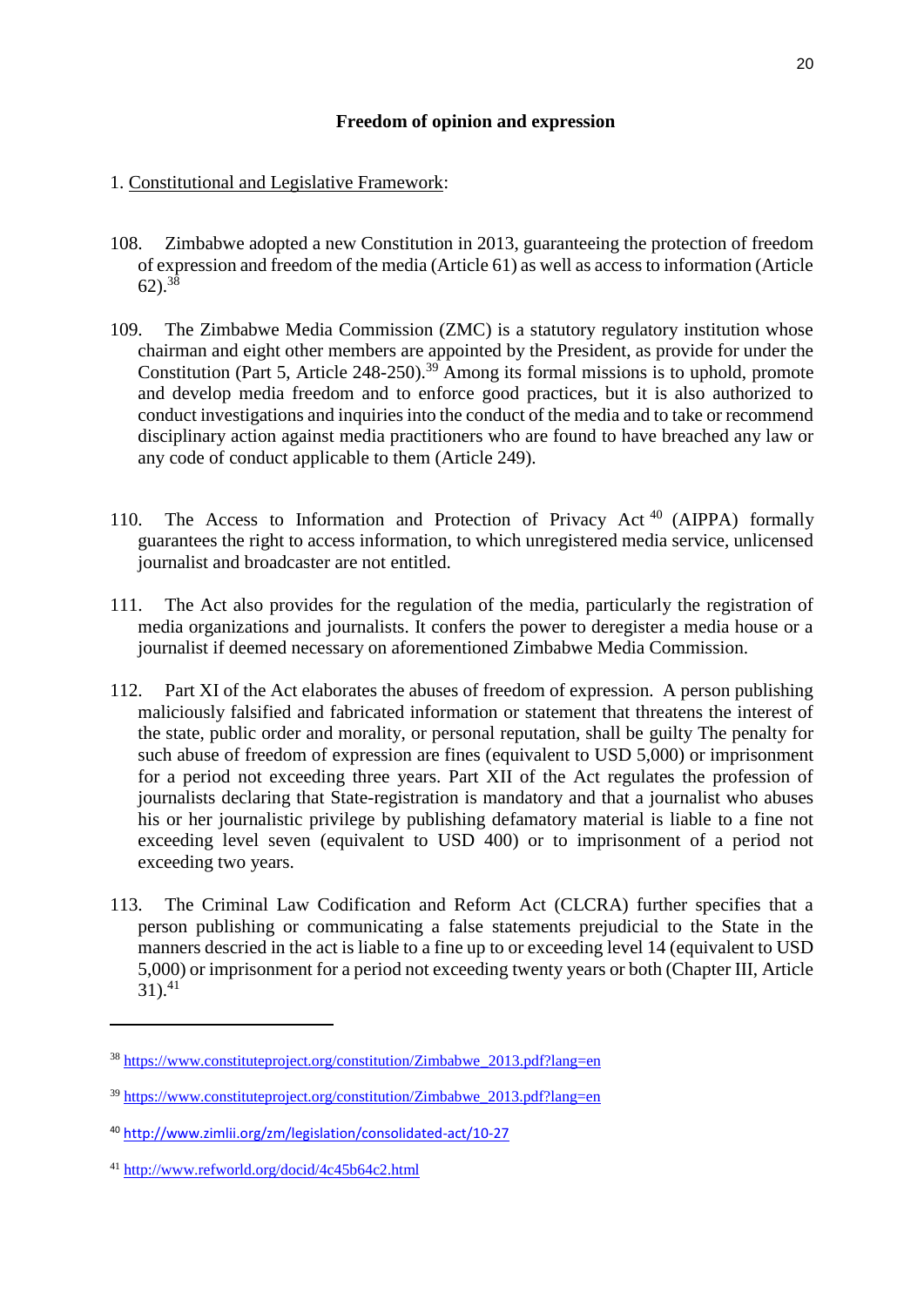- 114. Internet is regulated by the Criminal Law Codification and Reform Act (CLCRA)<sup>42</sup> and the Interception of Communications  $Act^{43}$  The Government is in the process of introducing a cyber bill, which will allow the State unrestricted access to private online platforms when it is estimated necessary.<sup>44</sup>
- 2. Media Self-Regulation:
- 115. There is one self-regulatory body in Zimbabwe: the Voluntary Media Council of Zimbabwe (VMCZ). The VMCZ also provides for a Press Code of Ethics.<sup>45</sup>
- 116. It is noteworthy that Zimbabwe has no community radio stations and access to foreign stations on satellite platforms such as DSTV.<sup>46</sup> The Zimbabwe Broadcasting Corporation  $(ZBC)^{47}$  operates radio works and is directly regulated by the government through the Ministry of Information, Media and Broadcasting Services.
- 3. Safety of journalists:
- 117. UNESCO recorded no killings of journalists in Zimbabwe.

# **III. RECOMMENDATIONS**

# **Right to education**

- 118. **Recommendations made within the framework of the first cycle of the Woking Group on the Universal Periodic Review, considered on (please check the date on the following** web site: **[http://www.ohchr.org/EN/HRBodies/UPR/Pages/Documentation.aspx\)](http://www.ohchr.org/EN/HRBodies/UPR/Pages/Documentation.aspx)**
- 119. Latest observations reported on December 2011 [view](http://www.upr-info.org/en/review/Zimbabwe/Session-12---October-2011/Review-in-the-Plenary-session#top)

### 120. **The recommendations formulated during the interactive dialogue listed below have been examined by Zimbabwe and enjoy the support of Zimbabwe:**

43

<sup>42</sup> <http://www.refworld.org/docid/4c45b64c2.html>

[http://www.vertic.org/media/National%20Legislation/Zimbabwe/ZW\\_Interception\\_of\\_Communications\\_Act.pdf](http://www.vertic.org/media/National%20Legislation/Zimbabwe/ZW_Interception_of_Communications_Act.pdf)

<sup>44</sup> UNESCO Field Office in Harare

<sup>45</sup> [http://www.vmcz.co.zw/index.php/news/87-vmcz-news/316-revised-code-of-conduct-for-zimbabwean-media](http://www.vmcz.co.zw/index.php/news/87-vmcz-news/316-revised-code-of-conduct-for-zimbabwean-media-practitioners)[practitioners](http://www.vmcz.co.zw/index.php/news/87-vmcz-news/316-revised-code-of-conduct-for-zimbabwean-media-practitioners)

<sup>46</sup> UNESCO Field Office in Harare

<sup>47</sup> Official website: http://www.zbc.co.zw/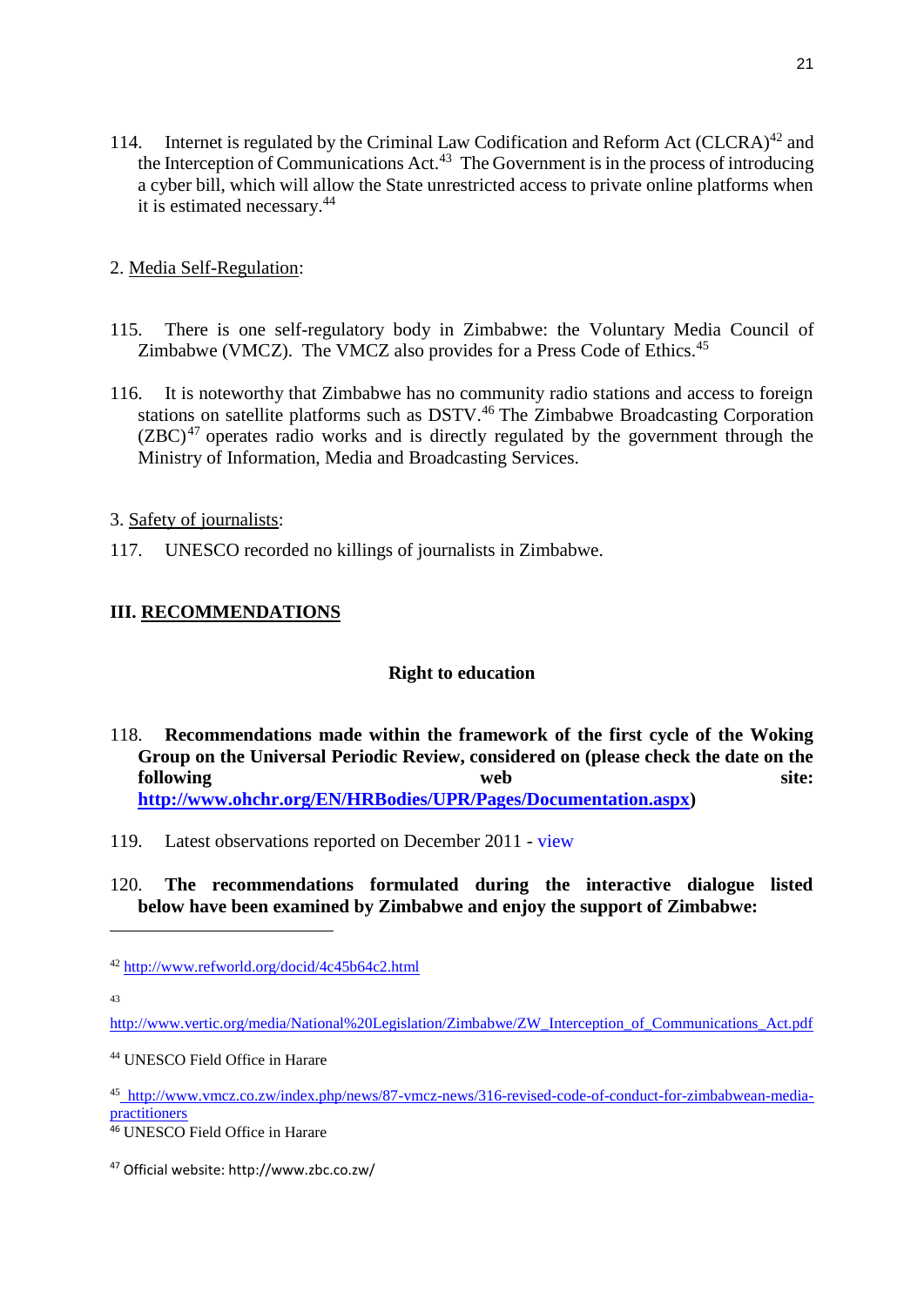- i. 93.22. Continue with positive actions and programs aimed at guaranteeing universal education and health services of quality to its people as well as those aimed at reducing poverty (Cuba);
- ii. 93.25. Continue the work according to the National Action Plan II to focus on the situation of orphans and vulnerable children to ensure their access to health care and education (Norway);
- iii. 93.29. Intensity efforts to implement national programmes that promote the rights of its people, including in the field of the rights of Children and Women as well as rights of education, to health, to adequate water and to sanitation, through enhancing the capacity of the Government and cooperation with relevant stakeholders, including civil society, media and international community (Indonesia);
- iv. 93.34. Intensify its efforts to promote the status of women and continue its commitments to fulfil quality education (Myanmar);
- v. 93.56. Continue to take positive steps to enhance the enjoyment of economic, social and cultural rights, especially in the areas of education, health and the care of the disabled (Democratic People's Republic of Korea);
- vi. 93.61. Concentrate more resources for the assurance of economic and social rights and for the implementation of MDGs, in particular in the fields of education, healthcare and social security (Viet Nam);
- vii. 93.66. Address the issue of school drop-out rates of children and examine related issues of child malnutrition (Sri Lanka);
- viii. 93.67. Invest in education to provide education for all (Ethiopia);
- ix. 93.68. Continue the free access to education, notably for girls and vulnerable children (Morocco);
- x. 93.69. Reprioritize resources to increase the budget for basic education, including the provision of additional tuition assistance to orphans and vulnerable children (New Zealand);
- xi. 93.70. Continue its strong emphasis on ensuring access to education for all (Singapore);
- xii. 93.73. Continue to invest heavily in education at all levels, invest more in rural development where the majority of women live, and seek technical assistance in the area of fighting disease (Namibia);
- xiii. 93.78. Request necessary technical assistance in the education sector, particularly when it comes to teaching tools and technological and scientific material (Morocco);

### 121. Analysis:

Zimbabwe has enhanced and continued its effort toward improving gender equality through its **National Gender Policy 2013-2017**. Zimbabwe has also developed school financing programmes in line with national plans directed at vulnerable children (**National Action Plan for Orphans and Vulnerable Children 2011-2015**). Nevertheless, to the extent of our knowledge, Zimbabwe has taken fewer steps in the implementation of human rights education and health education in the curriculum, especially for women and young girls.

#### 122. Specific Recommendations:

i. Zimbabwe should be strongly encouraged to continue submitting state reports for the periodic consultations of UNESCO's education related standard-setting instruments.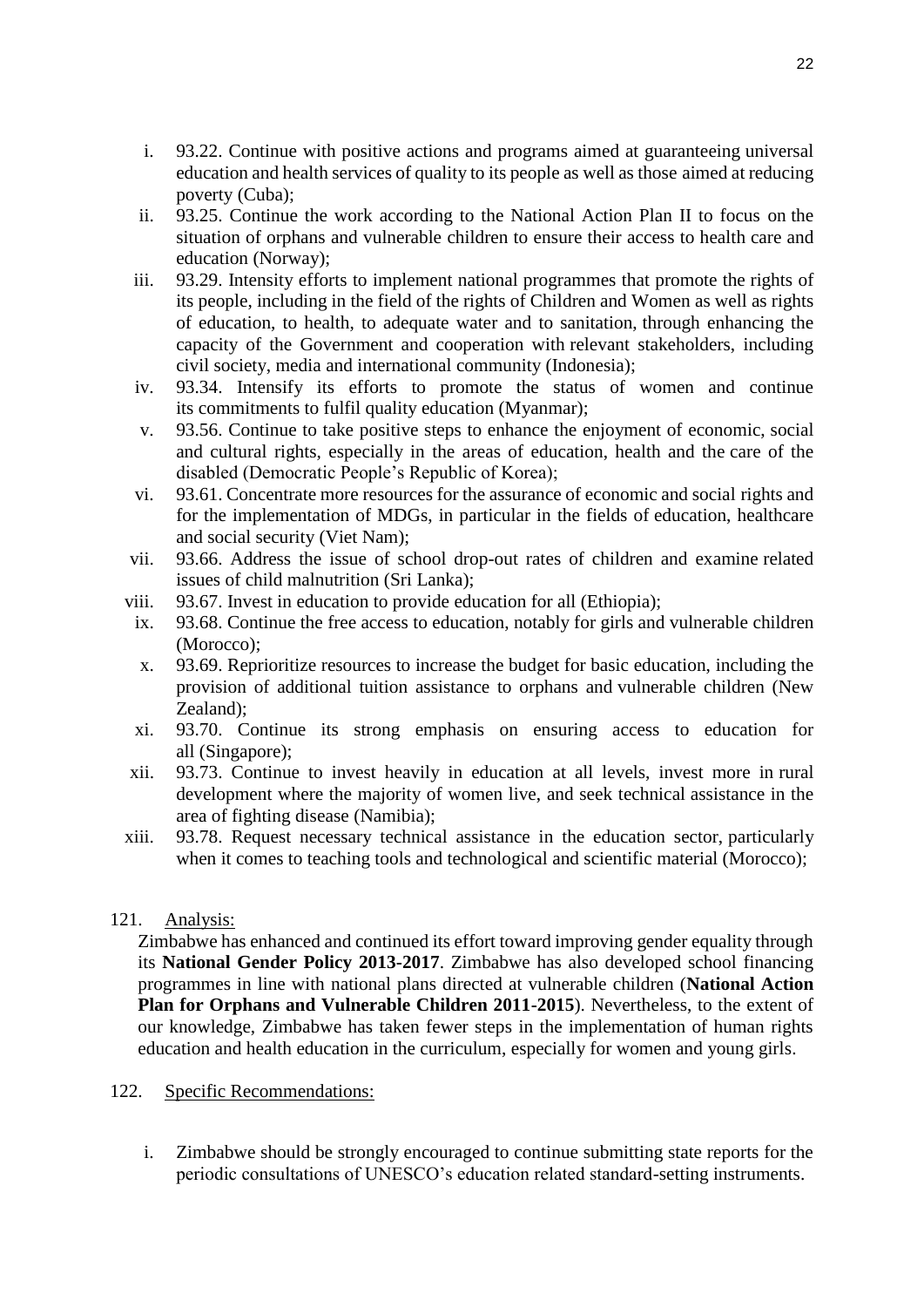- ii. Zimbabwe should be strongly encouraged to continue its work toward gender equality in education and inclusive education
- iii. Zimbabwe could be encouraged to further adopt measures in the area of human rights education, in particular sexual health education
- iv. Zimbabwe could be encouraged to continue implementing programmes financing education for vulnerable groups

### **Cultural Rights**

123. As a State Party to the Convention concerning the Protection of the World Cultural and Natural Heritage  $(1972)^{48}$ , the Convention for the Safeguarding of the Intangible Cultural Heritage (2003), and the Convention on the Protection and Promotion of the Diversity of Cultural Expressions (2005), Zimbabwe is encouraged to fully implement the relevant provisions that promote access to and participation in cultural heritage and creative expressions and, as such, are conducive to implementing the right to take part in cultural life as defined in article 27 of the Universal Declaration of Human Rights and article 15 of the International Covenant on Economic, Social and Cultural Rights. In doing so, Zimbabwe is encouraged to give due consideration to the participation of communities, practitioners, cultural actors and NGOs from the civil society as well as vulnerable groups (minorities, indigenous peoples, migrants, refugees, young peoples and peoples with disabilities), and to ensure that equal opportunities are given to women and girls to address gender disparities.

#### **Freedom of opinion and expression**

- 124. Zimbabwe is recommended to decriminalize defamation and place it within a Criminal Code that is in accordance with international standards.<sup>49</sup>
- 125. Zimbabwe is encouraged to revise its legislative framework in order to ensure press freedom, media pluralism, especially in the field of broadcast, and greater transparency in accordance with the new Constitution.

### **Freedom of scientific research and the right to benefit from scientific progress and its applications**

126. Zimbabwe, in the framework of the 2015-2017 consultations related to the revision and monitoring of the Recommendation on the Status of Scientific Researchers is encouraged to report to UNESCO on any legislative or other steps undertaken by it with the

<sup>48</sup> Periodic report available at: whc.unesco.org/document/3183.

<sup>&</sup>lt;sup>49</sup> See for example, General Comments No 34. of the International Covenant on Civil and Political Rights (ICCPR), 2006 Recommendation of the 87th Session Human Rights Committee, the recommendations of the UN Special Rapporteurs on the Right to Freedom of Opinion and Expression, and Resolution 1577 (2007) of the Parliamentary Assembly of the Council of Europe.